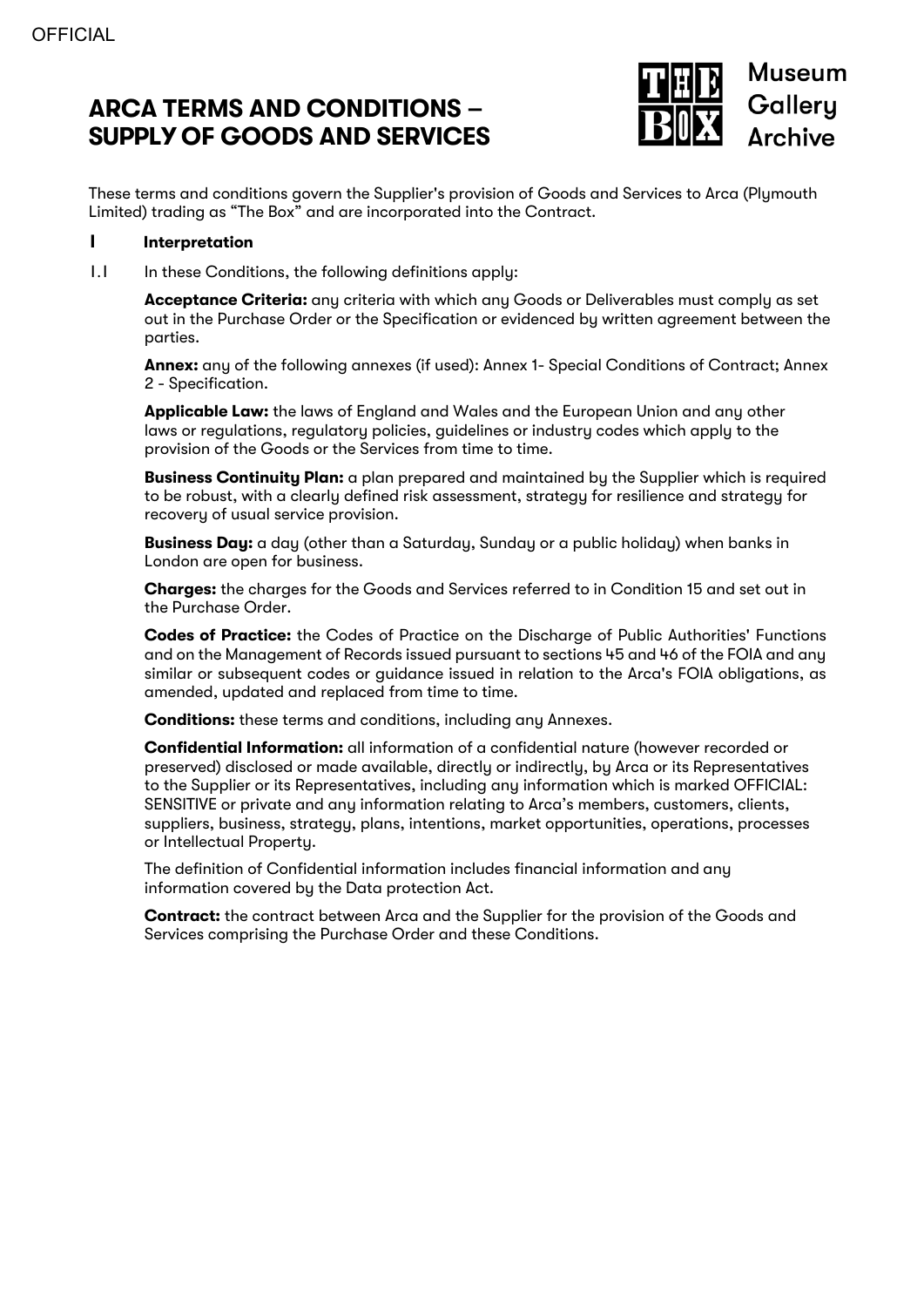**Arca Representative:** any individual named as such in the Purchase Order or such person or persons as notified to the Supplier by Arca in writing from time to time.

**Data Protection Law:** the Data Protection Act 2018, all related and subordinate legislation including GDPR and any guidance or codes of practice issued by the Information Commissioner.

**Deliverables:** all products of the Services (whether tangible or not), including Documents and data (and drafts of either) and the media on which they are recorded.

**Delivery Location:** the address specified by the Arca in the Purchase Order where the Goods are to be delivered or the Services performed. Where no address is specified, the Goods shall be delivered to and the Services shall be performed at Arca, Ballard House, Plymouth, PL1 3BJ.

**Document:** includes any document in hard or electronic copy.

**EIR:** the Environmental Information Regulations 2004 together with any guidance and/or codes of practice issues by the Information Commissioner or relevant government department in relation to such regulations

**FOIA:** the Freedom of Information Act 2000 and any subordinate legislation made under the Act from time to time, together with any guidance and/or codes of practice issued by the Information Commissioner or relevant government department in relation to such legislation.

**Goods:** the goods (or any part of them) provided or to be provided by the Supplier under the Contract as set out in the Purchase Order and/or Specification or otherwise provided as part of the Services, in all cases whether or not manufactured or produced by the Supplier and including Deliverables to the extent that they comprise anything tangible or in physical form.

**Information:** has the meaning given under section 84 of FOIA.

**Intellectual Property Rights:** all intellectual property rights, whether registered or unregistered and including all applications for and renewals or extensions of such rights, and all similar or equivalent rights or forms of protection in any part of the world including all patents, rights to inventions, utility models, copyright and related rights, trade marks, service marks, trade, business and domain names, rights in trade dress or get-up, rights in goodwill or to sue for passing off, unfair competition rights, rights in designs, rights in computer software, database rights, topography rights, rights in confidential information (including know-how and trade secrets).

**Public Body:** any part of the government of the United Kingdom including but not limited to the Northern Ireland Assembly and Executive Committee, the Scottish Executive and the National Assembly for Wales, local authorities, government ministers and government departments and government agencies.

**Purchase Order:** the written order from Arca for Goods and Services incorporating or attached to these Conditions.

**Premises:** any premises owned, leased to, controlled or occupied by Arca or its Representatives which are made available for use by the Supplier or its Representatives for the delivery or performance of the Goods and Services.

**Representatives:** employees, officers, agents, advisors, sub-contractors, suppliers or other representatives.

**Request for Information:** a request for Information or an apparent request under the Code of Practice on Access to Government Information, FOIA or EIR.

**Services:** the services provided or to be provided by the Supplier under the Contract as set out in the Purchase Order and/or Specification.

**Specification:** in relation to Goods, any description of them (including any relevant plans or drawings and any description incorporated by reference), and in relation to Services, any description of them (including any Deliverables to be produced) set out in Annex 2.

**Supplier:** the person, firm or company to whom the Purchase Order isaddressed.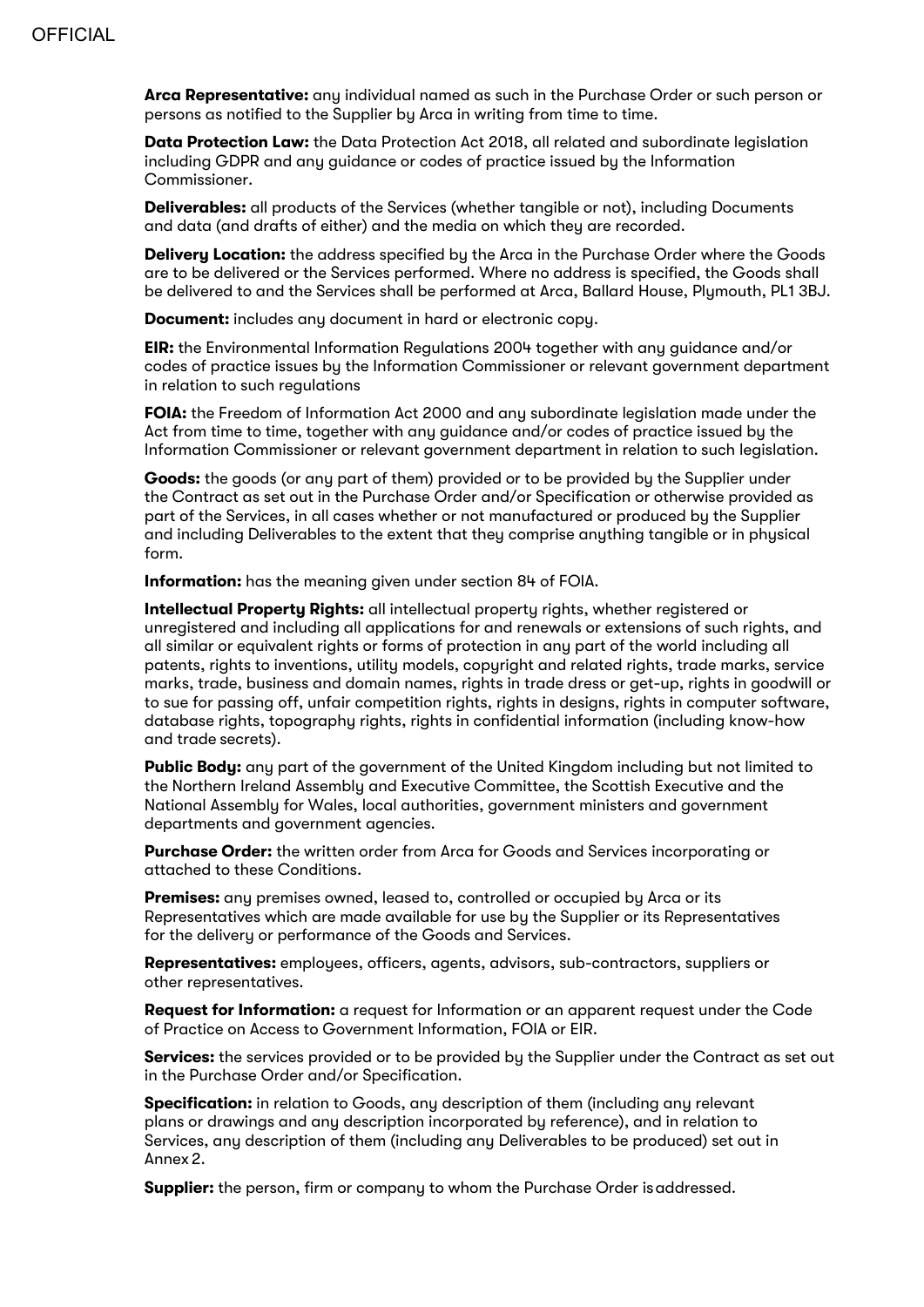**Transfer Regulations:** Transfer of Undertakings (Protection of Employment) Regulations 2006 as amended and any successor legislation.

**Variation:** shall have the meaning given in Condition 5.1.

- 1.2 In these Conditions, the following rules of interpretation apply:
	- 1.2.1 a person includes a natural person, corporate or unincorporated body (whether or not having separate legal personality);
	- 1.2.2 a reference to a party includes its successors or permitted assigns;
	- 1.2.3 a reference to a statute or statutory provision is a reference to such statute or statutory provision as amended or re-enacted;
	- 1.2.4 any phrase introduced by the terms **including**, **include**, **in particular** or any similar expression shall be construed as illustrative and shall not limit the sense of the words preceding those terms; and
	- 1.2.5 a reference to **writing** or **written** includes faxes and e-mails.
- 1.3 In the event of any inconsistency or conflict between any Purchase Order and these Conditions, these Conditions shall prevail.
- 1.4 In the event of any inconsistency or conflict between any Annex and these Conditions, the Annex shall prevail.

#### **2 Formation of Contract**

- 2.1 The Contract shall come into existence and take effect on Arca's issue of a Purchase Order for the Goods and Services and shall remain in full force and effect until either:
	- 2.1.1 the parties have discharged all their obligations under it (at which point it shall expire); or
	- 2.1.2 it is terminated in accordance with these Conditions.
- 2.2 These Conditions apply to the supply of the Goods and Services to the exclusion of any other terms that the Supplier may seek to impose or incorporate (including any standard trading terms of the Supplier), or which are implied by trade, custom, practice or course of dealing.
- 2.3 All of these Conditions shall apply to the supply of both Goods and Services except where application to only one or the other is specified or relevant.

# **3 Supplier's warranties**

- 3.1 The Supplier shall provide the Goods and Services specified in the Purchaser Order and/or the Specification in accordance with these Conditions.
- 3.2 The Supplier warrants that:
	- 3.2.1 it will meet any dates set out in the Purchase Order or Specification for the delivery of the Goods or the performance of the Services or (where no dates are so specified) then the Supplier shall deliver the Goods and perform the Services within a reasonable time;
	- 3.2.2 the design, construction and quality of the Goods and the method and quality of performance of the Services will comply in all respects with all relevant requirements of any law, statute, statutory rule or order, or other instrument of law which may be in force at the time when the same are provided;
	- 3.2.3 it has and will maintain all the licences, permissions, authorisations, consents and permits that it needs to carry out its obligations under the Contract;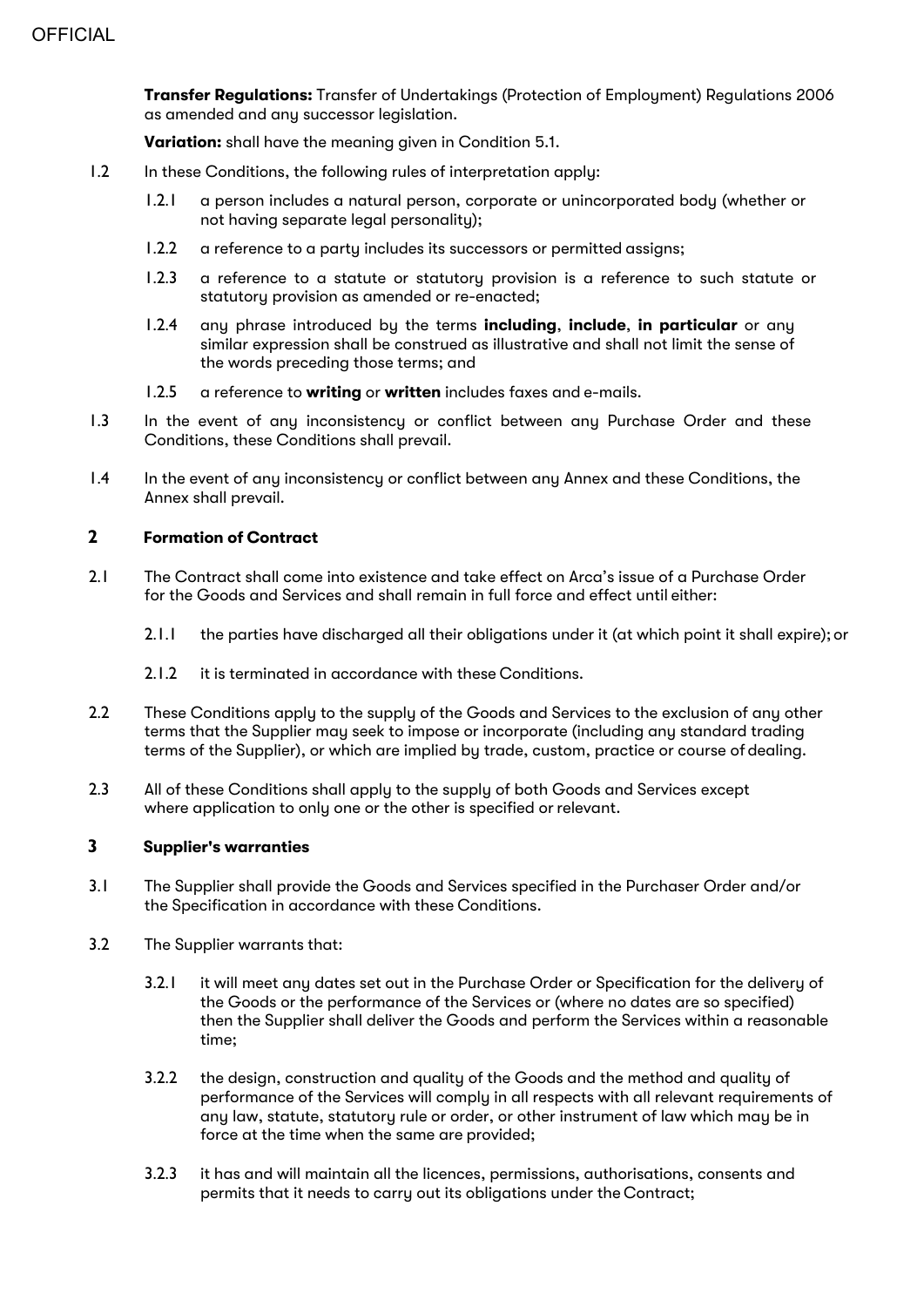- 3.2.4 it will not do or omit to do anything which may cause Arca to lose any licence, consent or permission upon which it relies for the purposes of conducting its business or affairs;
- 3.2.5 its Representatives will behave in a polite and courteous manner at all times when on the Premises;
- 3.2.6 the Goods and Services will conform as to their quantity, quality and description with the Purchase Order or Specification, including with all Acceptance Criteria;
- 3.2.7 the Goods and Services will be fit for any purpose and meet any standard or performance levels set out in the Purchase Order or Specification or which can reasonably be expected for Goods and Services of the type in question;
- 3.2.8 the Goods and Services will conform to any literature or description supplied by the Supplier to Arca prior to the issue of the Purchase Order;
- 3.2.9 it will perform the Services with all reasonable care, skill and diligence and in accordance with best practice in the Supplier's industry, profession or trade;
- 3.2.10 it will use personnel to provide the Services who are suitably skilled and experienced, and in sufficient numbers to ensure that it fulfils all of its obligations in accordance with the Contract;
- 3.2.11 it will use the best quality goods, tools, materials, standards and techniques in performing the Services;
- 3.2.12 (without prejudice to the generality of the foregoing warranties) the Goods will:
	- (a) be of satisfactory quality (within the meaning of the Sale of Goods Act 1979) and fit for any purpose;
	- (b) be of sound materials and workmanship;
	- (c) be free from defects in design, materials and workmanship;
	- (d) be equal in all respects to the examples, samples, patterns or specifications provided or given by Arca; and
	- (e) comply with all applicable statutory and regulatory requirements relating to their manufacture, labelling, packaging, storage, handling and delivery;
- 3.2.13 its Representatives will comply with all of Arca's policies and procedures, signs, notices and other instructions either displayed at the Premises or notified to the Supplier (or its Representatives) from time to time and relating to the use of the Premises or any part of them or any equipment or facilities at the Premises; and
- 3.2.14 it will comply with the International Financial Reporting Standard [for Small and Medium- sized Entities (SMEs)] and any other International Financial Reporting Standard that it is required to comply with by Applicable Law.

# **4 Supplier's general undertakings**

- 4.1 The Supplier undertakes to:
	- 4.1.1 provide at its expense and risk all equipment, tools, materials, machines and vehicles and such other items as are required to provide the Goods or the Services;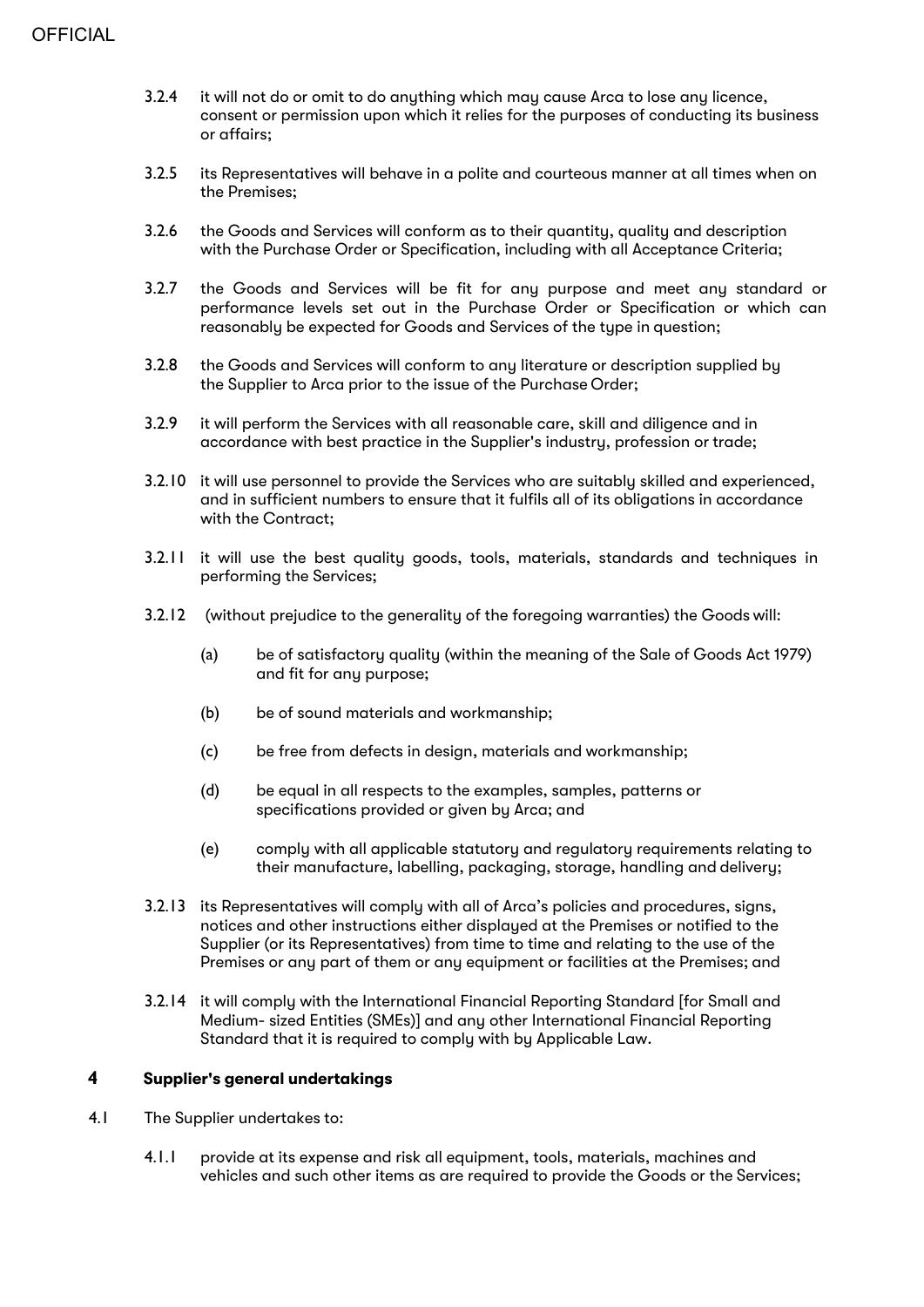- 4.1.2 co-operate with Arca and any third party nominated by Arca in all matters relating to the Contract;
- 4.1.3 comply with all reasonable instructions of Arca;
- 4.1.4 hold all materials, equipment and tools, drawings, specifications and data supplied by Arca to the Supplier (Arca Materials) in safe custody at its own risk, maintain the Arca Materials in good condition until returned to Arca, and not dispose of or use the Arca Materials other than in accordance with Arca's written instructions or authorisation;
- 4.1.5 use all reasonable endeavours to transfer to Arca the benefit of any warranty or guarantee given by the manufacturer of any Goods of which the Supplier is not the manufacturer;
- 4.1.6 promptly remove from the Premises any rubbish generated and any of its equipment, tools, materials, machines and vehicles and any other items used in connection with the delivery of the Goods or the performance of the Services and leave the Premises in a clean and tidy condition, failing which Arca may dispose of them and make good the Premises at the expense of the Supplier; and
- 4.1.7 notify Arca as soon as practicable of any health and safety or other hazards at the Premises of which it becomes aware.

#### **5 Variation of the Services**

- 5.1 Arca reserves the right on giving written notice to the Supplier from time to time to require changes to the Services (including by way of the removal of Services, the addition of new Services, or increasing or decreasing the Services or specifying the order in which the Services are to be performed or the locations where the Services are to be provided) for any reason whatsoever. Such a change is hereinafter called "a Variation".
- 5.2 In the event of a Variation the Charges may also be varied. Such variation in the Charges shall be calculated by Arca and agreed in writing with the Supplier and shall be such amount as properly and fairly reflects the nature and extent of the Variation in all the circumstances.
- 5.3 The Supplier shall provide such information as may be reasonably required to enable such varied price to be calculated.

#### **6 Supplier's personnel**

- 6.1 Arca reserves the right:
	- 6.1.1 to refuse to admit to the Premises and to require the Supplier to replace with another suitably qualified person any Representative of the Supplier whose admission would in the reasonable opinion of Arca be undesirable; and
	- 6.1.2 to request the replacement of any Representative of the Supplier who in Arca's reasonable opinion is not suitably qualified or experienced to perform the Services.
- 6.2 Where any Representative of the Supplier is named on the Purchase Order or in the Specification as fulfilling a specific role in connection with the performance of the Services, the Supplier will use all reasonable endeavours to ensure that the named Representative continues to fulfil the specified role and will not replace him or her without Arca's written consent, such consent not to be unreasonably withheld.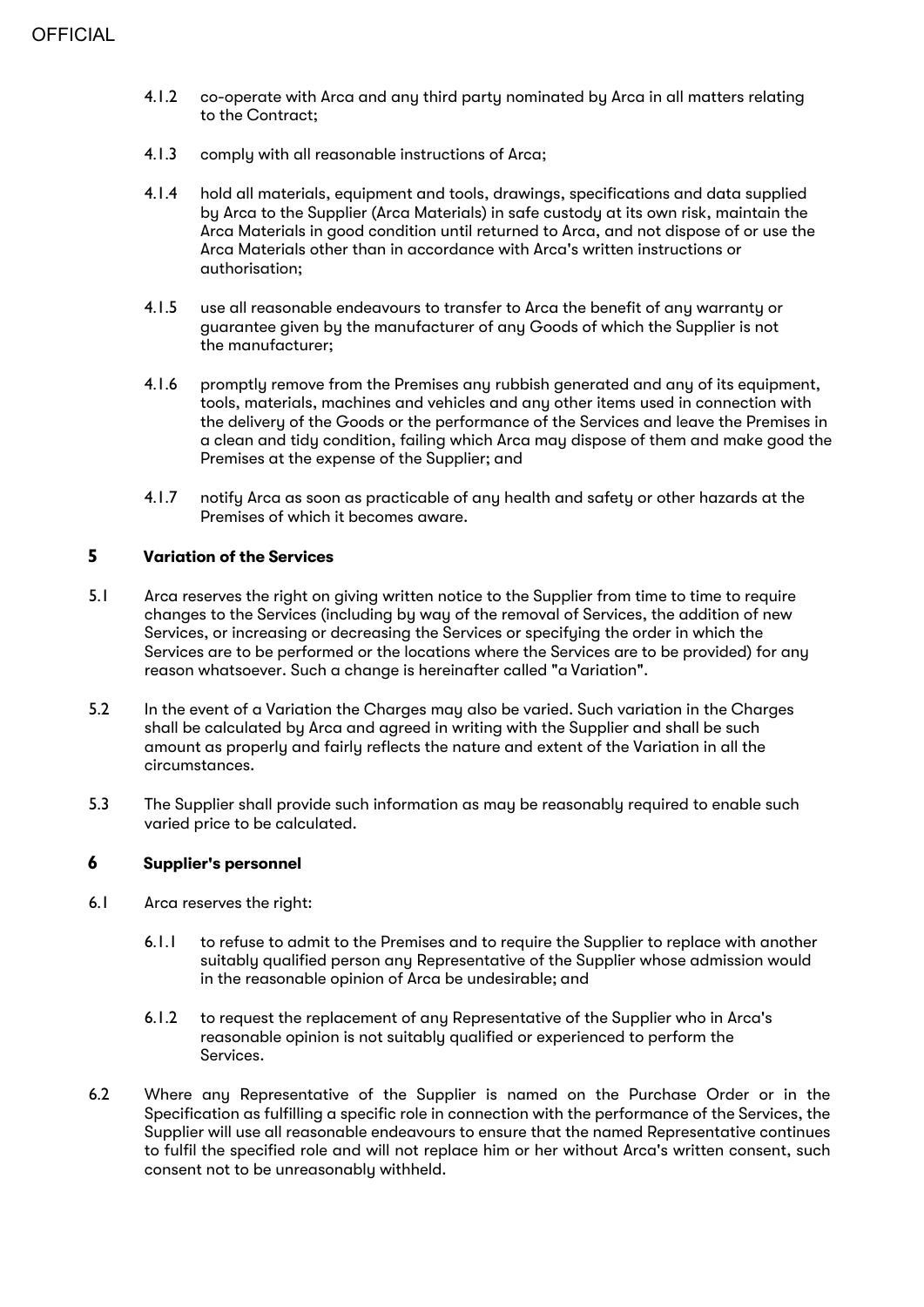# **OFFICIAL**

6.3 If reasonably so requested by Arca and subject to compliance by both parties with Data Protection Law, the Supplier shall promptly provide a list of the names and addresses of all persons who may at any time require admission to the Premises in connection with the delivery of the Goods and performance of the Services, specifying the role in which each such person is concerned with the Supplier and giving such other particulars as Arca may require.

# **7 Delivery of Goods (excluding Deliverables)**

- 7.1 The Supplier undertakes:
	- 7.1.1 to deliver the Goods to the Delivery Location during Arca's normal opening hours on a Business Day and by the date specified in Condition 3.2.1; and
	- 7.1.2 to ensure that the Goods are packed and secured in such a manner as to reach the Delivery Location in good condition under normal conditions of transport.
- 7.2 Each delivery of Goods must be accompanied by a delivery note which shows the date of the Purchase Order, the Purchase Order number (if any), the type and quantity of the Goods (including the code number of the Goods (where applicable)), special storage instructions (if any) and, if the Goods are being delivered by instalments, the outstanding balance of Goods remaining to be delivered.
- 7.3 The Supplier must not deliver the Goods in instalments unless it has Arca's prior written consent to do so in which case the Goods must be invoiced, and may be paid for, separately.
- 7.4 Delivery of the Goods shall be completed when the Goods have been unloaded at the Delivery Location and a Arca Representative has inspected the Goods and confirmed that he is satisfied with the unloading. However, such confirmation shall not be deemed to be confirmation that the Goods conform with the Contract and is without prejudice to any right of rejection which may accrue to Arca under Condition 8.
- 7.5 If for any reason Arca is unable to accept delivery of the Goods at the time when they are due and ready for delivery the Supplier shall use all reasonable endeavours to store the Goods, safeguard them and take all reasonable steps to prevent their deterioration until their actual delivery, and Arca shall be liable to the Supplier for the reasonable costs (including insurance) of his so doing.

# **8 Testing and acceptance of Goods and Deliverables**

- 8.1 All Goods and Deliverables must meet any relevant Acceptance Criteria.
- 8.2 Arca may test Goods (excluding Deliverables) for conformity with Acceptance Criteria at any time during the period of 15 Business Days following their delivery under Condition 7.4.
- 8.3 Arca may test Deliverables at any time during the period of 15 Business Days following notification by the Supplier of completion of the Services (or relevant part of the Services) and production at the Premises of the Deliverables.
- 8.4 If any Goods or Deliverables fail to meet their Acceptance Criteria Arca will notify the Supplier accordingly specifying the non-conformity.
- 8.5 In the case of Goods (excluding Deliverables) which fail to meet the Acceptance Criteria Arca mau either:
	- 8.5.1 opt to reject them, in which case Condition 11 will apply; or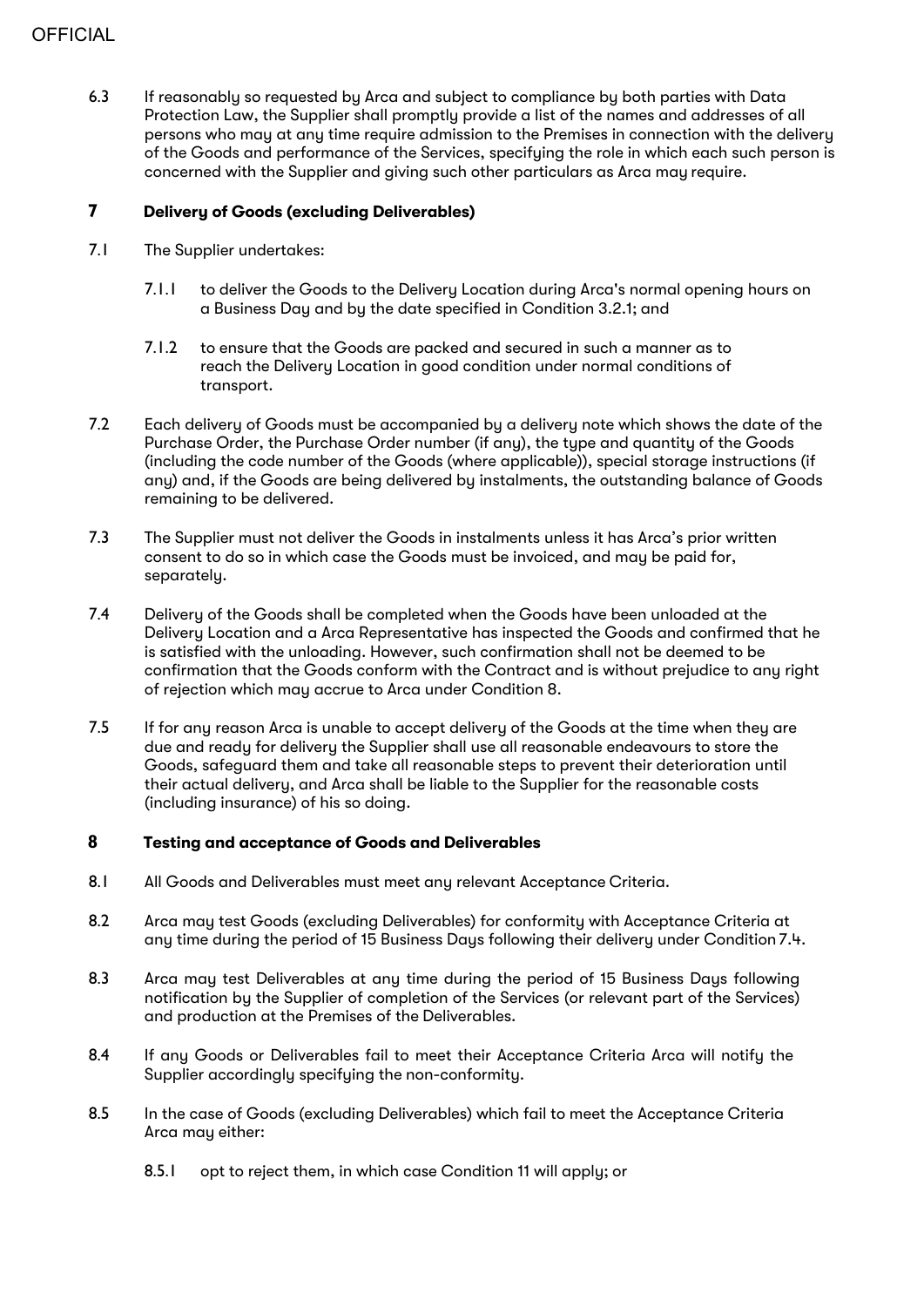- 8.5.2 request the Supplier to remedy the non-compliance at its own expense either at the Premises or elsewhere and redeliver the Goods to Arca within 15 Business Days of Arca notification under Condition 8.4, following which Arca shall have a further 15 Business Days in which to re-test the Goods for conformity with the Acceptance Criteria.
- 8.6 In the case of Deliverables which fail to meet the Acceptance Criteria Arca will request the Supplier to remedy the non-compliance at its own expense within 15 Business Days of Arca's notification under Condition 8.4, following which Arca shall have a further 15 Business Days in which to re-test the Goods for conformity with the Acceptance Criteria.
- 8.7 If any Goods (including Deliverables) fail to meet the Acceptance Criteria on re-testing under Conditions 8.5.2 or 8.6, Arca may reject them and exercise its rights under Condition11.

# **9 Risk in Goods**

- 9.1 Risk in the Goods (excluding Deliverables) shall pass to Arca on completion of delivery in accordance with Condition 7.4.
- 9.2 Risk in Deliverables shall pass to Arca on acceptance under Condition 8.

#### **10 Title to Goods**

10.1 Title to the Goods shall pass to Arca on payment of the Charges forthem.

#### **11 Arca's remedies**

- $11.1$  If:
	- 11.1.1 the Supplier fails to deliver the Goods and/or perform the Services by the date required under these Conditions; or
	- 11.1.2 the Supplier fails to comply with its warranties set out in Condition 3; or
	- 11.1.3 Condition 8.5.1 applies; or
	- 11.1.4 Condition 8.7 applies

Arca may exercise any of the rights set out in Condition 11.2

- 11.2 The rights referred to in Condition 11.1 are:
	- 11.2.1 to refuse to accept any subsequent performance of the Services which the Supplier attempts to make;
	- 11.2.2 to refuse to accept any delivery of Goods which the Supplier attempts to make;
	- 11.2.3 to reject any Goods (in whole or in part) whether or not title has passed and to return them to the Supplier at the Supplier's own risk and expense;
	- 11.2.4 to recover from the Supplier any costs incurred by Arca in having a third party provide substitute Goods and/or Services or in performing the Services itself;
	- 11.2.5 where Arca has paid in advance for Services that have not been performed by the Supplier and/or Goods which have not been delivered by the Supplier, to have such sums refunded by the Supplier immediately;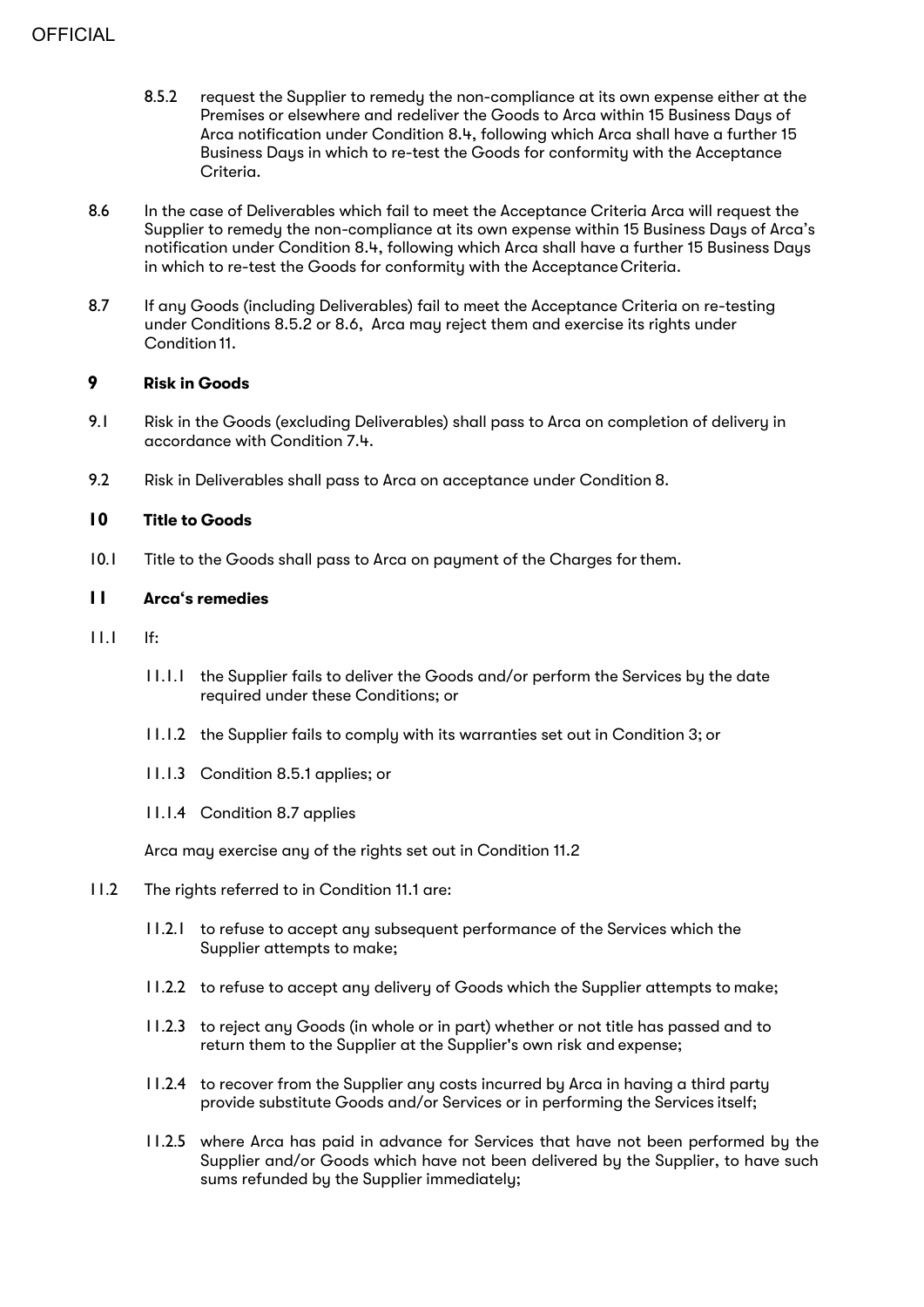- 11.2.6 to claim damages for any additional costs, loss or expenses incurred by Arca which are attributable to the Supplier's failures set out in Condition 11.1;
- 11.2.7 to terminate the Contract with immediate effect by giving written notice to theSupplier.
- 11.3 The rights set out in Condition 11.2 are cumulative and the exercise by Arca of any one of them shall not preclude it from exercising any other.
- 11.4 Arca's rights under this Condition 11 are in addition to its rights and remedies implied by statute and at common law.

#### **12 Arca's obligations**

- 12.1 Arca will:
	- 12.1.1 provide the Supplier with reasonable access to the Premises at reasonable times during Business Days for the purpose of providing the Services or delivering the Goods;
	- 12.1.2 where appropriate, provide reasonable access to facilities on the Premises; and
	- 12.1.3 provide such information as the Supplier may reasonably request in connection with the provision of the Goods and/or the Services provided that Arca (acting reasonably) considers such information necessary for the purpose of providing the Goods and/or the Services.

#### **13 Transfer Regulations**

13.1 To the extent that the Transfer Regulations apply, the parties will comply with their respective obligations imposed by the Transfer Regulations and each shall indemnify the other from and against all losses, costs, claims, demands, actions, fines, penalties awards, liabilities and expenses (including legal expenses on an indemnity basis) the it may suffer in connection with or as a result of any claim, action or demand by any person or their representative arising out of any breach of its obligations under the Transfer Regulations.

# **14 Liability**

- 14.1 In this Condition 14, a reference to Arca's liability for something is a reference to any liability whatsoever which Arca might have for it, its consequences, and any direct, indirect or consequential loss, damage, costs or expenses resulting from it or its consequences, whether the liability arises under the Contract, in tort or otherwise, and even if it results from Arca's negligence or from negligence for which Arca would otherwise be liable.
- 14.2 Arca is not in breach of the Contract, and does not have any liability for anything, to the extent that its apparent breach or liability is attributable to the Supplier's breach of the Contract.
- 14.3 Subject to Condition 14.5 Arca shall not have any liability for:
	- 14.3.1 any indirect or consequential loss or damage;
	- 14.3.2 any loss of business, rent, profit or anticipated savings whether direct or indirect unless it has expressly assumed such liability;
	- 14.3.3 any damage to goodwill or reputation;
	- 14.3.4 loss, theft, damage or destruction to any equipment, tools, machinery, vehicles or other equipment brought onto the Premises by the Supplier or its Representatives; or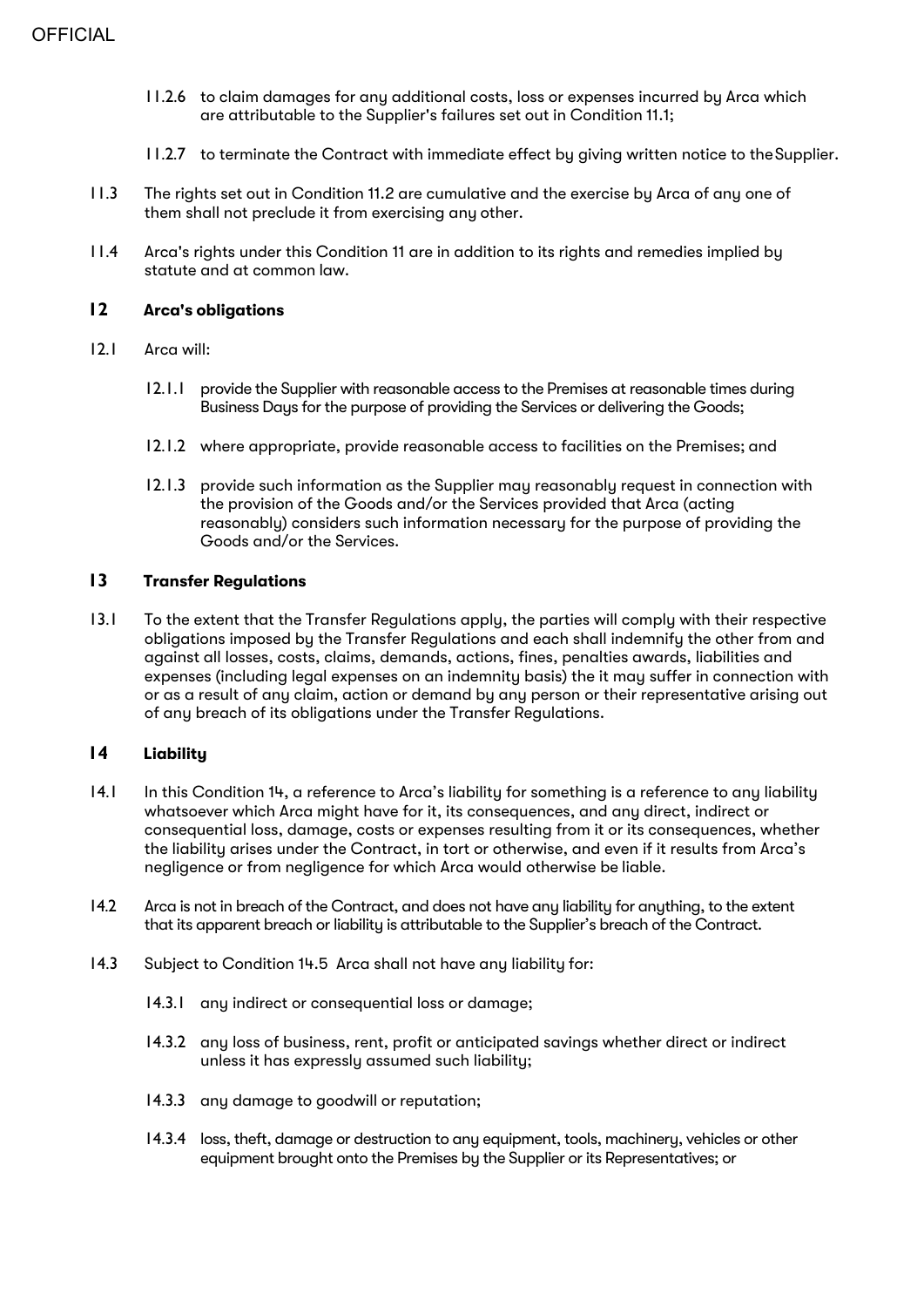- 14.3.5 any loss, damage, costs or expenses suffered or incurred by any third party.
- 14.4 Subject to Condition 14.5, Arca's total liability shall be limited to the Charges it has paid or is due to pay to the Supplier under the Contract.
- 14.5 Nothing in these Conditions restricts Arca's liability for:
	- 14.5.1 death or personal injury resulting from negligence for which it is responsible; or
	- 14.5.2 its fraud (including fraudulent misrepresentation).

#### **15 Charges and payment**

- 15.1 The Charges for the Goods and Services and the date or dates on which they are payable areset out in the Purchase Order or any Annex; and
	- 15.1.1 (in the case of Goods) shall be inclusive of any costs of packaging, insurance and carriage;
	- 15.1.2 (in the case of Services) shall include all costs and expenses of the Supplier and its Representatives directly or indirectly incurred in connection with their performance; and
	- 15.1.3 unless otherwise specified shall be inclusive of any amounts in respect of valued added tax chargeable from time to time (VAT).
- 15.2 Unless otherwise provided in the Purchase Order, the Supplier may invoice the Charges at any time on or after whichever is the later of acceptance of the Goods or completion of the Services.
- 15.3 Invoices must include the Purchase Order number and sufficient supporting information to enable Arca to identify the Goods and Services for which payment is claimed.
- 15.4 Where any taxable supply for VAT purposes is made under the Contract by the Supplier to Arca, the Supplier shall provide a valid VAT invoice.
- 15.5 Where Charges for the Services are based on the cost of time and materials at rates set out in the Purchase Order, the Supplier shall maintain and provide to Arca complete and accurate records of the time spent and materials used in providing them and attach such records to the relevant invoice.
- 15.6 Subject to compliance by the Supplier with the foregoing provisions of this Condition 15, Arca shall pay the Charges as invoiced within 30 days of receipt of the invoice.
- 15.7 The Supplier shall not be entitled to assert any credit, set-off or counterclaim against Arca in order to justify withholding payment of any amount in whole or in part. Arca may, without limiting its other rights or remedies, set off any amount owing to it by the Supplier against any amount payable by Arca to the Supplier.

#### **16 Intellectual property rights**

- 16.1 The Supplier warrants that:
	- 16.1.1 the Supplier has all Intellectual Property Rights, permissions, licences and consents necessary to carry out its obligations under the Contract and shall not carry out its obligations in breach of any Intellectual Property Right permission, licence or consent; and
	- 16.1.2 in respect of the Goods and Deliverables, the Supplier has full clear and unencumbered title to all such items, and that at the date of delivery of such items to Arca, it has full and unrestricted rights to transfer full title to all such items to Arca.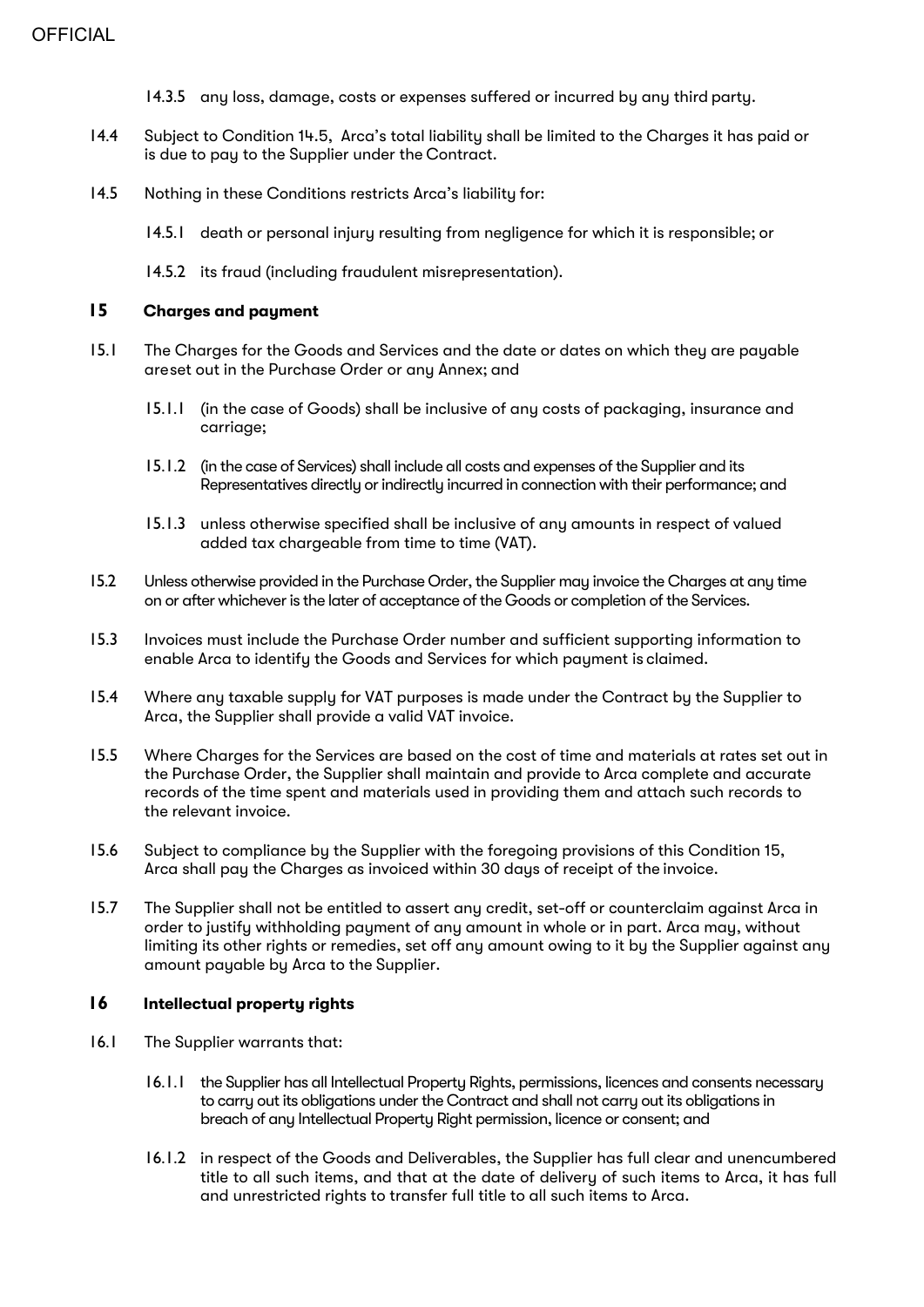- 16.2 Unless otherwise provided in the Specification, the Supplier grants to Arca, with full title guarantee and free from all third party rights, all Intellectual Property Rights in the products ofthe Services, including all Deliverables.
- 16.3 The Supplier shall, promptly at Arca's request, do (or procure to be done) all such further acts and things and execute (or procure the execution of) all such other documents as Arca may from time to time require for the purpose of securing for Arca the full benefit of the Contract, including all right, title and interest in and to the Intellectual Property Rights assigned or licensed to Arca in accordance with the Contract.
- 16.4 Arca reserves to itself or its licensors all the Arca Materials and any Intellectual Property Rights in them and the Contract shall not operate to vest in the Supplier any rights in the Arca Materials other than a licence, for the duration of the Contract, to use them to the extent necessary to enable the Supplier to carry out is obligations under the Contract.

# **17 Indemnity**

- 17.1 The Supplier shall indemnify, and shall keep indemnified, Arca in full against all costs, expenses, damages and losses (whether direct or indirect), including any interest, fines, legal and other professional fees and expenses, awarded against or incurred or paid by Arca as a result of or in connection with:
	- 17.1.1 any claim made against Arca for death, personal injury or damage to property arising out of, or in connection with, any non-compliance of the Goods or Services with the Contract;
	- 17.1.2 any claim made against Arca arising out of, or in connection with, the supply of the Goods or Services, to the extent that such claim arises out of the breach, negligent performance or failure or delay in performance of the Contract by the Supplier;
	- 17.1.3 any claim made against Arca arising out of, or in connection with the negligence of the Supplier or its Representatives whilst on, entering, or leaving the Premises;
	- 17.1.4 any claim made against Arca for infringement of a third party's Intellectual Property Rights arising out of, or in connection with, Arca's use of the Goods orServices;
	- 17.1.5 all damage to the Arca's property or the Premises caused by the Supplier or its Representatives (including any damage or destruction to, corruption of, or loss of data held by Arca);
	- 17.1.6 any breach of Data Protection Law by the Supplier or its Representatives; and
	- 17.1.7 any claim made against Arca by a third party resulting from, or arising out of any breach by the Supplier of its obligations under Conditions 16 or 19.
- 17.2 The Supplier shall not be liable to Arca for any losses, damage or injury to the extent that they are caused by or arise directly out of the act or omissions of Arca in breach of its obligations under the Contract.

# **18 Insurance**

18.1 For the duration of the Contract the Supplier shall maintain (or procure the maintenance of) in force, with a reputable insurance company, insurance to provide a level of cover sufficient for all risks which may be incurred by the Supplier or by a Contractor under or in connection with the Contract, including death or personal injury, or loss of or damage to property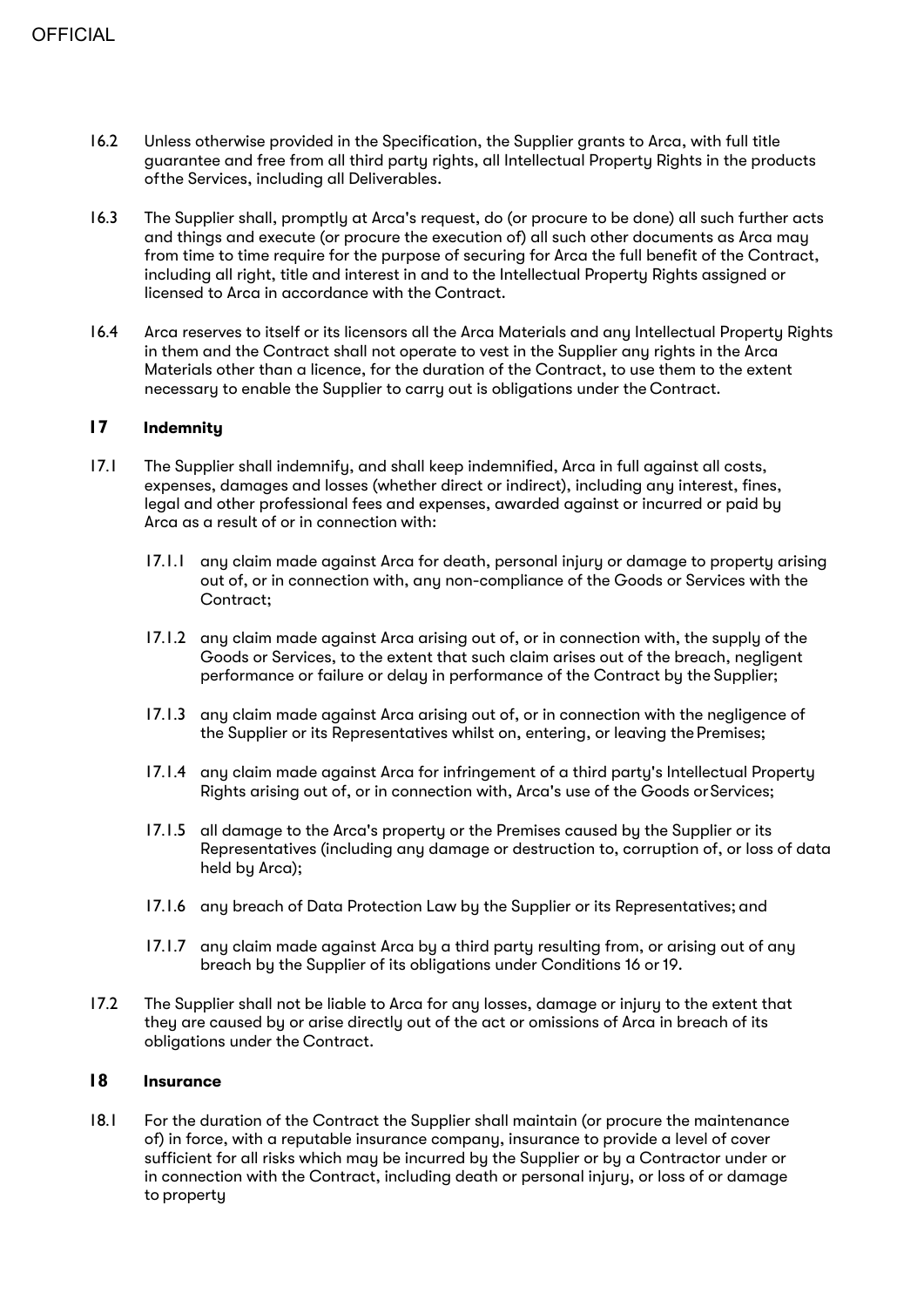- 18.2 The insurance required under Condition 18 shall include as a minimum:
	- 18.2.1 employer's liability insurance with a limit of indemnity of not less than five million pounds (£5,000,000) per claim and unlimited in the aggregate in any one period of insurance;
	- 18.2.2 public liability insurance with a limit of indemnity of not less than five million pounds (£5,000,000) per claim and unlimited in the aggregate in any one period ofinsurance;
	- 18.2.3 professional indemnity insurance with a limit of not less than two million pounds (£2,000,000) per claim. Professional indemnity insurance must be maintained for a period of 6 years following the end of the contract or service delivery thereafter; and
	- 18.2.4 product liability insurance (where relevant) with a limit of not less than [two] million pounds [(2,000,000)] per claim.
- 18.3 The Supplier shall, at the request of Arca, produce to Arca a valid certificate of insurance and such other written documentation as is necessary to demonstrate that the Supplier has complied with its obligations under this Condition 18.
- 18.4 The Supplier shall not do or permit anything, or make any omission, which might cause any insurance to be voided.
- 18.5 The terms of any insurance or the amount of cover shall not relieve the Supplier of any liabilities incurred in connection with the Contract.
- 18.6 The Supplier shall inform Arca in writing whenever there is any change to the insurance referred to in this Condition 18 (including any change in the scope or level of cover or the identity of the insurer).

#### **19 Confidentiality**

- 19.1 Subject to Condition 19.2, the Supplier shall not acquire any rights of ownership or use in any Confidential Information originating from or provided by Arca.
- 19.2 The Supplier undertakes:
	- 19.2.1 to restrict disclosure of Confidential Information to such of its Representatives as need to know it for the purpose of discharging the Supplier's obligations under the Contract, and shall ensure that all such Representatives are subject to obligations of confidentiality corresponding to those set out in this Condition 19.
	- 19.2.2 that the Supplier and its Representatives shall use Confidential Information only for the purposes of performing their respective obligations under the Contract;
	- 19.2.3 that any person employed or engaged by the Supplier in connection with the Contract shall not, in the course of such employment or engagement, disclose any Confidential Information to any third party without the prior written consent of Arca;
	- 19.2.4 to take all necessary precautions to ensure that all Confidential Information is treated as confidential and not disclosed (save as aforesaid) or used other than as permitted by this Condition 19; and
	- 19.2.5 that, without prejudice to the generality of the foregoing, neither the Supplier nor any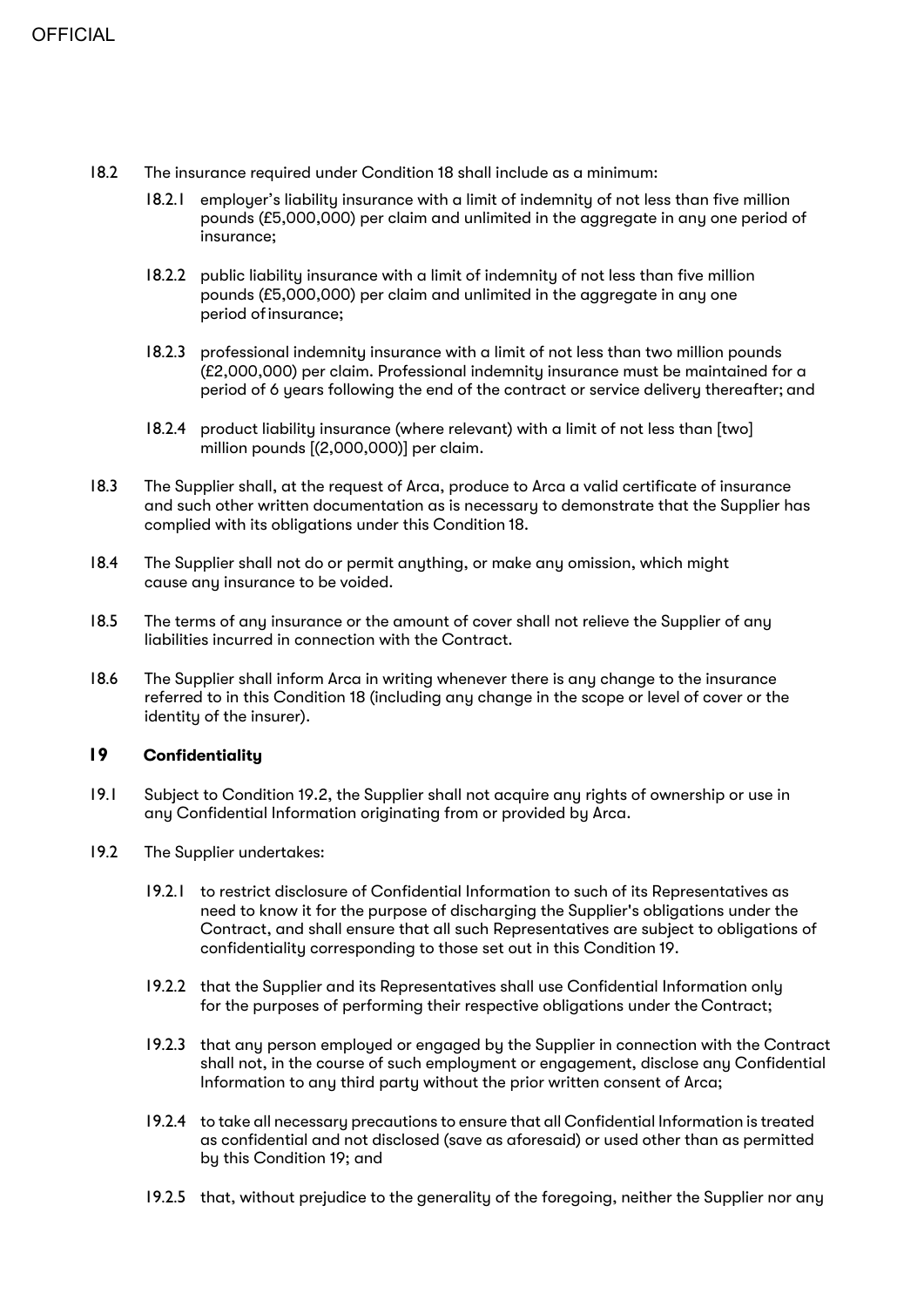of its Representatives shall use the Confidential Information for the solicitation of business from the other or from any third party.

- 19.3 The provisions of Condition 19 shall not apply to any information which:
	- 19.3.1 is or becomes public other than by breach of this Condition 19 or
	- 19.3.2 is in the possession of the Supplier without restriction on disclosure before the date of receipt from the disclosing person; or
	- 19.3.3 is independently developed by the Supplier without access to the Confidential Information; or
	- 19.3.4 must be disclosed pursuant to a statutory, legal or parliamentary obligation placed upon the party making the disclosure, including any requirements for disclosure under the Freedom of Information Act 2000 or the Environmental Information Regulations 2004.

#### **20 Termination**

- 20.1 Without limiting its other rights or remedies, Arca may terminate the Contract with immediate effect bu giving written notice to the Supplier if:
	- 20.1.1 the circumstances set out in Conditions 11.1 or 25.3 or 34 apply;
	- 20.1.2 the Supplier commits a material or persistent breach of the Contract and (if such a breach is remediable) fails to remedy that breach within 10 Business Days of receipt of written notice of the breach;
	- 20.1.3 the Supplier suspends, or threatens to suspend, payment of its debts or is unable to pay its debts as they fall due or admits inability to pay its debts or (being a company) is deemed unable to pay its debts within the meaning of section 123 of the Insolvency Act 1986 or (being an individual) is deemed either unable to pay its debts or as having no reasonable prospect of so doing, in either case, within the meaning of section 268 of the Insolvency Act 1986 or (being a partnership) has any partner to whom any of the foregoing apply;
	- 20.1.4 the Supplier commences negotiations with all or any class of its creditors with a view to rescheduling any of its debts, or makes a proposal for or enters into any compromise or arrangement with its creditors other than (where a company) for the sole purpose of a scheme for a solvent amalgamation of the Supplier with one or more other companies or the solvent reconstruction of the Supplier;
	- 20.1.5 a petition is filed, a notice is given, a resolution is passed, or an order is made, for or in connection with the winding up of the Supplier (being a company) other than for the sole purpose of a scheme for a solvent amalgamation of the Supplier with one or more other companies or the solvent reconstruction of the Supplier;
	- 20.1.6 the Supplier (being an individual) is the subject of a bankruptcy petition order;
	- 20.1.7 a creditor or encumbrancer of the Supplier attaches or takes possession of, or a distress, execution, sequestration or other such process is levied or enforced on or sued against, the whole or any part of its assets and such attachment or process is not discharged within 14 days;
	- 20.1.8 an application is made to court, or an order is made, for the appointment of an administrator or if a notice of intention to appoint an administrator is given or if an administrator is appointed over the Supplier (being a company);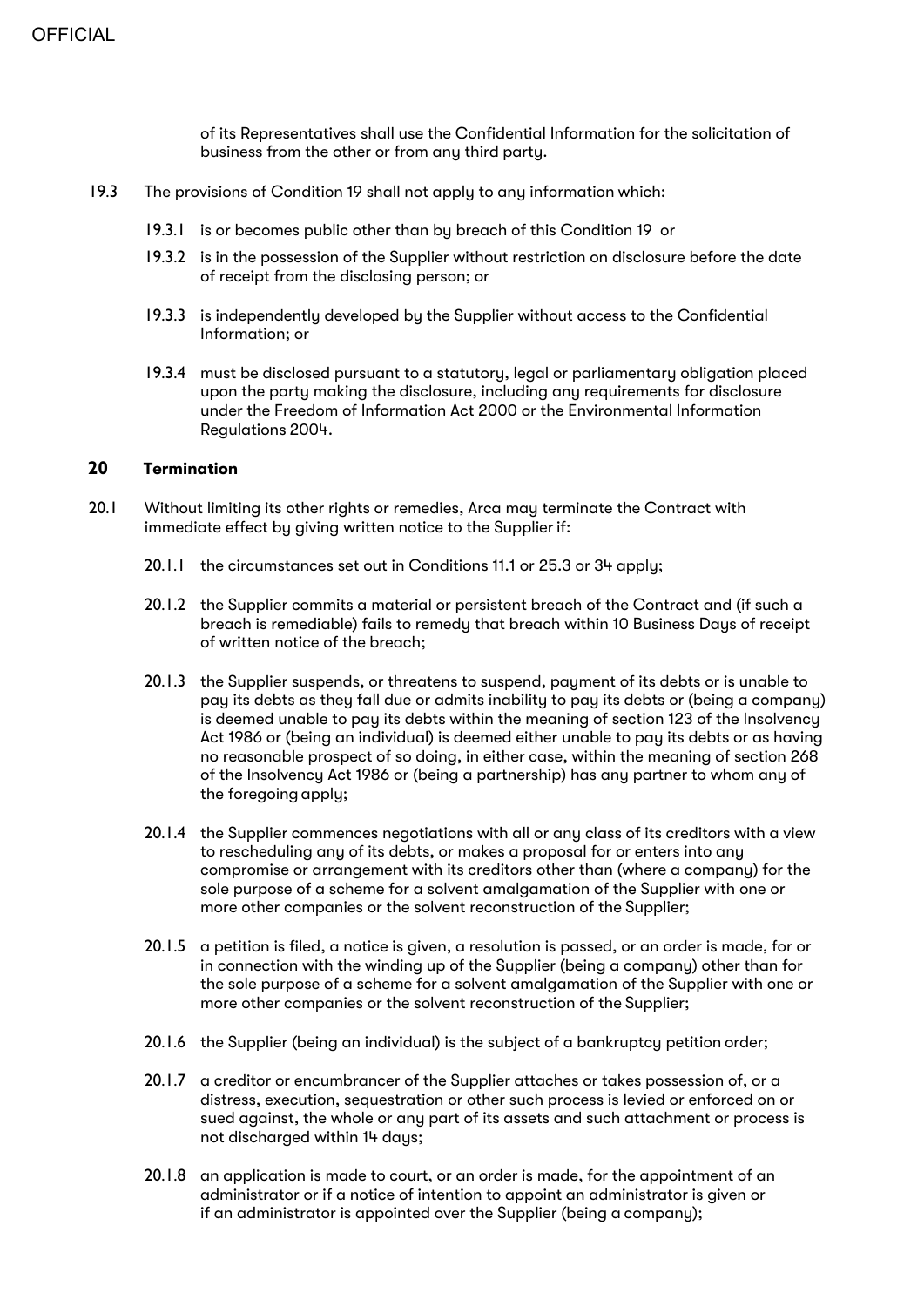- 20.1.9 a floating charge holder over the assets of the Supplier (being a company) has become entitled to appoint or has appointed an administrative receiver;
- 20.1.10 a person becomes entitled to appoint a receiver over the assets of the Supplier or a receiver is appointed over the assets of the Supplier;
- 20.1.11 the Supplier becomes the subject of administration or an administration order (in each case whether or not the out of court procedure is used);
- 20.1.12 any event occurs, or proceeding is taken, with respect to the Supplier in any jurisdiction to which it is subject that has an effect equivalent or similar to any of the events mentioned in Condition 20.1.3 to Condition 20.1.11 (inclusive);
- 20.1.13 the Supplier suspends or threatens to suspend, or ceases or threatens to cease to carry on, all or a substantial part of its business; or
- 20.1.14 the Supplier (being an individual) dies or, by reason of illness or incapacity (whether mental or physical), is incapable of managing his own affairs or becomes a patient under any mental health legislation.
- 20.2 Without limiting its other rights or remedies, Arca may at any time terminate the Contract in whole or in part by giving the Supplier at least one month's written notice, in which case Arca shall pay the Supplier for any Goods accepted or Services performed up until the date of termination, but shall not be liable for any anticipated profits or any other loss in respect of the termination.

# **21 Consequences of termination**

- 21.1 On expiry or termination of the Contract or any part of it for any reason the following shall apply:
	- 21.1.1 where the Services are terminated, the Supplier shall immediately deliver to Arca all Deliverables, whether or not then complete, and return all the Arca Materials to the Arca. If the Supplier fails to do so, then Arca may, without limiting its other rights or remedies, enter the Supplier's premises and take possession of the Deliverables and/or Arca Materials. Until they have been delivered or returned, the Supplier shall be solely responsible for their safe-keeping and will not use them for any purpose;
	- 21.1.2 the accrued rights and remedies of the parties as at termination shall not be affected, including the right to claim damages in respect of any breach of the Contract which existed at or before the date of termination.
- 21.2 The following Conditions shall survive expiry or termination and shall continue in full force and effect: 1, 2.2, 3, 4, 7, 8, 11, 13, 14, 15, 16, 17, 18, 19, 21, 22, 23, 24, 25, 26, 27, 28, 29, 30, 31, 32, 33, 34, 35, 38, 39, 40, 41 and any other Condition which expressly or by implication has effect after expiry or termination shall continue in full force and effect.

# **22 Publicity**

- 22.1 The Supplier shall not make any press announcements or publicise the existence or terms of the Contract without Arca's prior written consent and shall ensure the observance of the provisions of this Condition 22 by its Representatives.
- 22.2 Arca shall be entitled to publicise the Contract or any Purchase Order (or any information concerning either) for any reason without any obligation to give notice to the Supplier.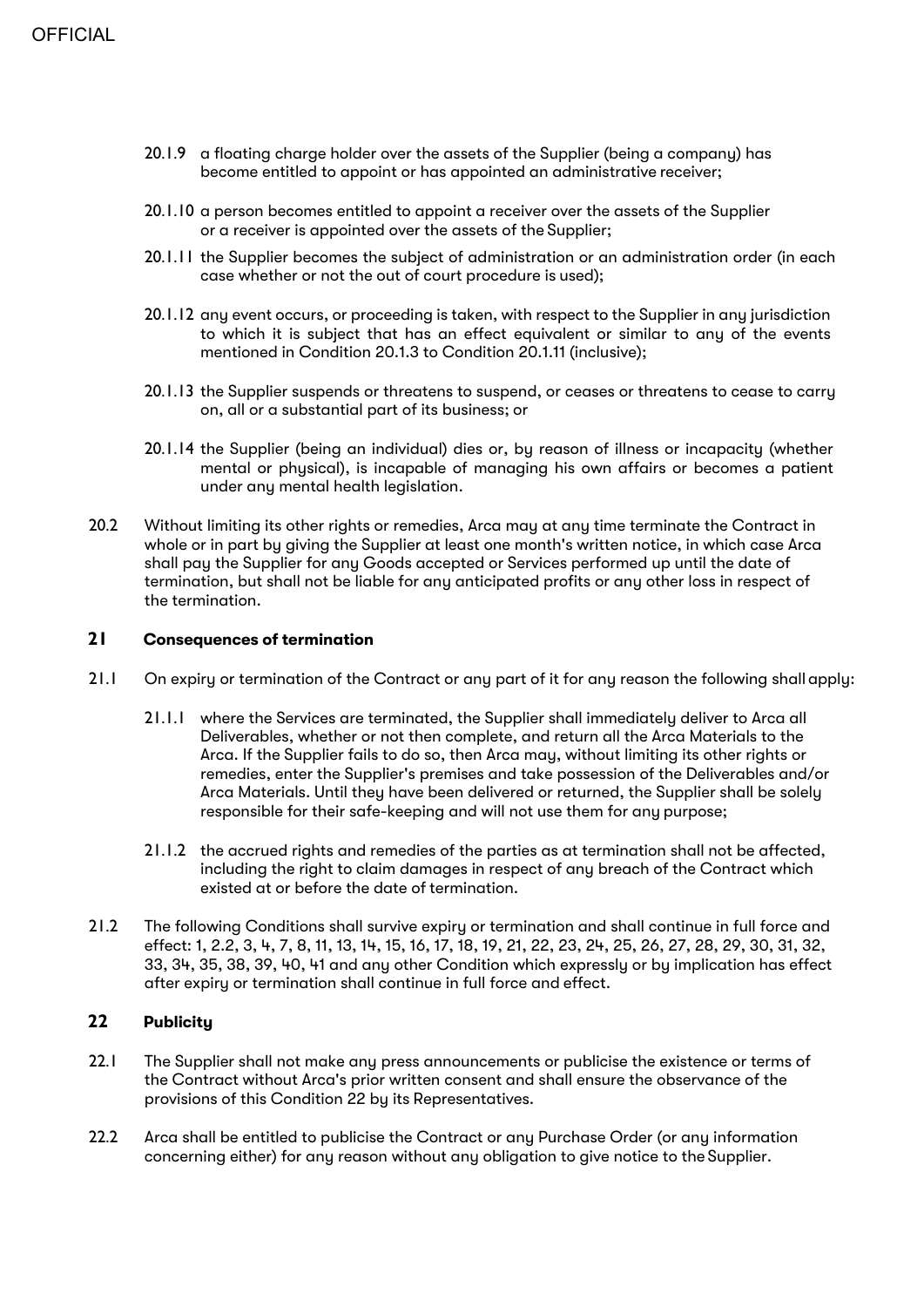# **23 Dispute resolution**

- 23.1 The parties shall attempt, in good faith, to resolve any dispute promptly by negotiation which shall be conducted as follows:
	- 23.1.1 the dispute shall first be referred, on the request of either party, to a senior manager within each of the parties; and
	- 23.1.2 if the dispute cannot be resolved by the parties' senior managers within 10 Business Days after it has been referred to them, either party may give notice to the other party in writing referring the matter to mediation to be conducted in accordance with Condition 23.2.
- 23.2 The following provisions shall apply to any such reference to mediation:
	- 23.2.1 the reference shall be a reference under the Model Mediation Procedure (MMP) of the Centre of Dispute Resolution (CEDR) for the time being in force;
	- 23.2.2 both parties shall, immediately on such referral, co-operate fully, promptly and in good faith with CEDR and the mediator and shall do all such acts and sign all such documents as CEDR or the mediator may reasonably require to give effect to such mediation, including an agreement in, or substantially in, the form of CEDR's Model Mediation Agreement for the time being in force; and
	- 23.2.3 to the extent not provided for by such agreement of the MMP, the mediation shall commence by either party serving on the other written notice setting out, in summary form, the issues in dispute and calling on that other party to agree the appointment of a mediator. The mediation shall be conducted by a sole mediator (which shall not exclude the presence of a pupil mediator) agreed between the parties or, in default of agreement, appointed by CEDR.
- 23.3 If the parties are able to resolve the dispute through mediation under this Condition 23, the parties' authorised Representatives will document the resolution and sign a memorandum evidencing its terms.
- 23.4 The commencement of a mediation will not prevent the parties commencing or continuing court proceedings.
- 23.5 Nothing in this Condition 23 shall prevent either party from instigating legal proceedings where an order for an injunction, disclosure or legal precedent is required.
- 23.6 The Supplier shall continue to provide the Services and to perform its obligations under the Contract notwithstanding any dispute or the implementation of the procedures set out in this Condition 23.

# **24 Conflict of interest**

- 24.1 The Supplier shall take all appropriate steps to ensure that neither it nor any of its Representatives is placed in a position where (in the reasonable opinion of Arca) there is or may be an actual, perceived or potential conflict between, on the one hand, the pecuniary or personal interests of the Supplier or its Representatives and, on the other hand, such persons' duties owed to Arca under the provisions of the Contract.
- 24.2 The Supplier must disclose to Arca full details of any actual or potential conflict of interest in writing and comply with any reasonable instructions of Arca in connection with their resolution.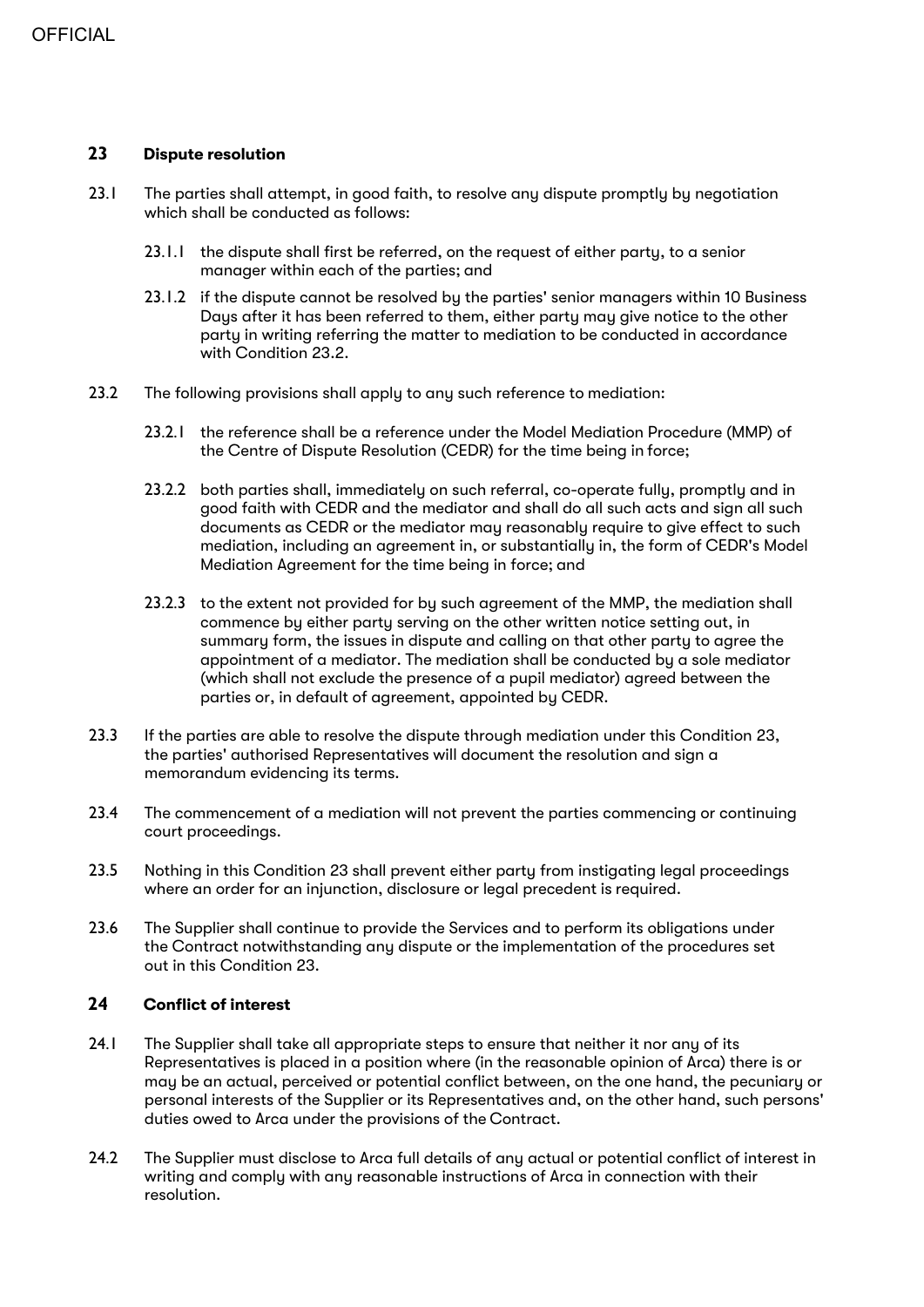## **25 Corruption**

- 25.1 The Supplier undertakes to:
	- 25.1.1 comply with all applicable laws and regulations and codes relating to anti bribery and anti corruption including, but not limited to, the Bribery Act 2010;
	- 25.1.2 not engage in any activity, practice or conduct which would constitute an offence under sections 1, 2 or 6 of the Bribery Act 2010 if such activity, practice or conduct had been carried out in the United Kingdom;
	- 25.1.3 comply with Arca's anti corruption policies disclosed to the Supplier from time to time;
	- 25.1.4 ensure that any of its Representatives associated with the supply of the Goods and / or the Services comply with this clause 25; and
	- 25.1.5 immediately notify Arca if a foreign public official becomes an officer or employee of the Supplier or acquires a direct or indirect interest in the Supplier.
- 25.2 For the purposes of clause 25.1, the meaning of "foreign public official" and whether a person is "associated" with another person shall be determined in accordance with sections 6(2), 6(5), 6(6) and 8 of the Bribery Act 2010.
- 25.3 Arca shall be entitled to terminate the Contract forthwith and to recover from the Supplier the amount of any loss resulting from such termination if the Supplier or a Supplier's Representative:
	- 25.3.1 offers or agrees to give any person working for or engaged by Arca or any other Public Body any favour, gift or other consideration, which could act as an inducement or a reward for any act or failure to act connected to the Contract, or any other agreement between the Supplier and Arca or any Public Body, including its award to the Supplier and any of the rights and obligations contained within it;
	- 25.3.2 has entered into the Contract if it has knowledge that, in connection with it, any money has been, or will be, paid to any person working for or engaged by Arca or any other Public Body by or for the Supplier, or that an agreement has been reached to that effect, unless details of any such arrangement have been disclosed in writing to Arca before the Contract is entered into;
	- 25.3.3 breaches the undertaking set out in clause 25.1; or
	- 25.3.4 gives any fee or reward the receipt of which is an offence under Section 117(2) of the Local Government Act 1972.
- 25.4 For the purposes of Condition25.3, "loss" shall include, but shall not be limited to:
	- 25.4.1 Arca's costs in finding a replacement Supplier;
	- 25.4.2 direct, indirect and consequential losses; and
	- 25.4.3 any loss suffered by Arca as a result of a delay in its receipt of the Goods and/or Services.

#### **26 Audit**

26.1 The Supplier shall keep and maintain until six years after the Contract has come to an end, or for such longer period as may be specified by Arca in writing from time to time: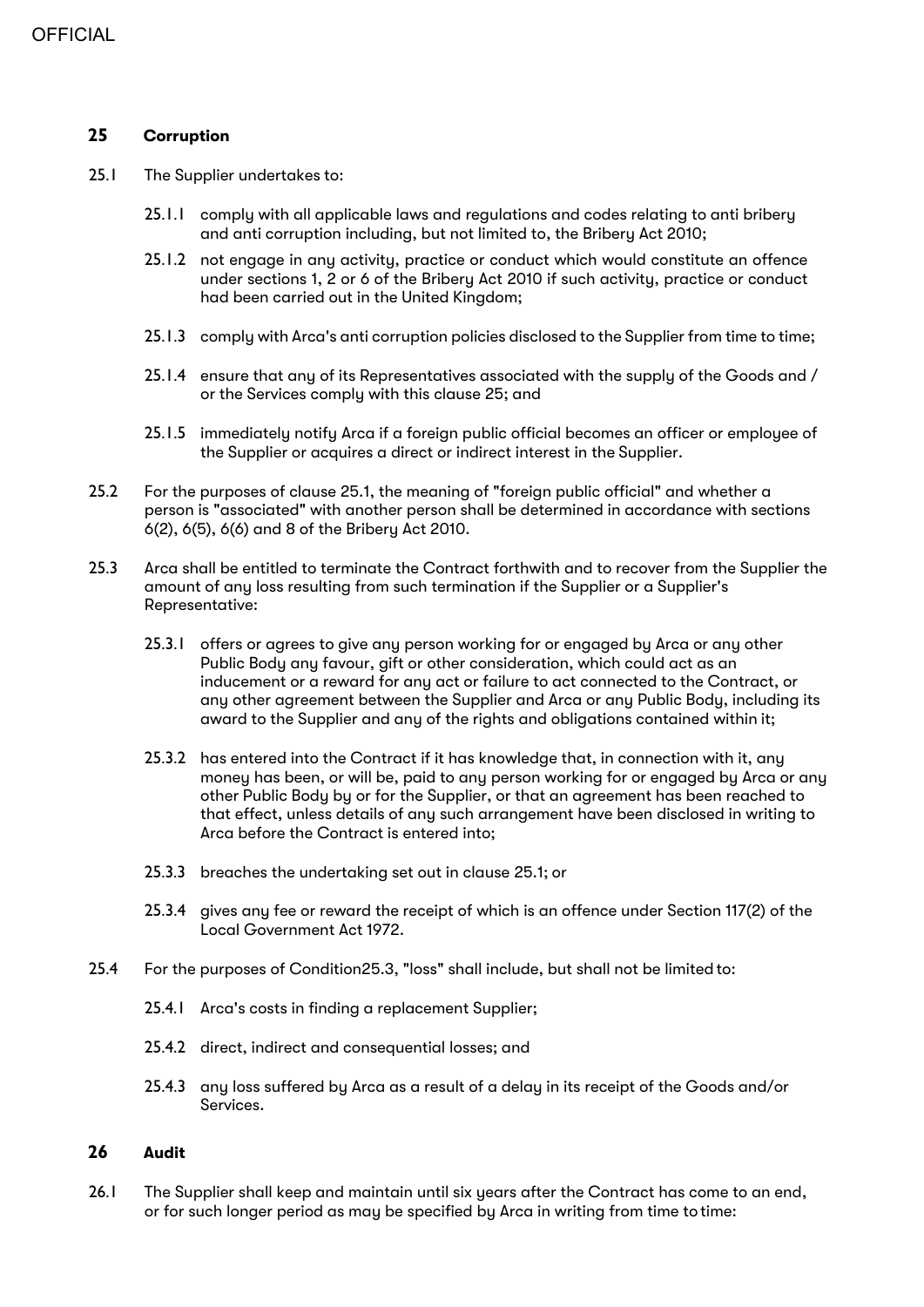- 26.1.1 all Information relating to the Contract.
- 26.1.2 full and accurate records of the following:
	- (a) the Services provided under the Contract;
	- (b) all Charges paid by Arca; and
	- (c) such other information as Arca specifies in writing from time to time.
- 26.2 The Supplier shall on request afford Arca, Arca's Representatives or Arca's auditors such access to such information or records (including the information referred to in Conditions 26.1.1 and 26.1.2) as may (in the reasonable opinion of Arca) be required by Arca in order to comply with its legal obligations (including its obligations under FOIA).

# **27 Discrimination**

- 27.1 The Supplier shall not unlawfully discriminate within the meaning and scope of any law, enactment, order, or regulation relating to discrimination (whether in age, race, gender, religion, disability, sexual orientation or otherwise) in the provision of the Goods and/or the Services.
- 27.2 The Supplier shall take all reasonable steps to secure the observance of Condition 27.1 by all of its Representatives employed in the performance of the Contract.
- 27.3 The Supplier shall:
	- 27.3.1 have appropriately trained staff available to deal with racial issues or complaints and monitor the same and the manner of dealing therewith. Such information shall be passed to Arca on a regular basis as agreed with Arca; and
	- 27.3.2 actively endeavour to achieve a workforce representative of the ethnic diversity of the area.

## **28 Human rights**

- 28.1 The Supplier shall (and shall use its reasonable endeavours to procure that its Representatives shall) at all times comply with the provisions of the Human Rights Act 1998 in the performance of the Contract.
- 28.2 The Supplier shall undertake, or refrain from undertaking, such acts as Arca requests so as to enable Arca to comply with its obligations under the Human Rights Act1998.

# **29 Data Protection Law**

- 29.1 The Supplier guarantees that they comply with the requirements set in place by the Data Protection Act 2018, which includes provisions set out in the EU General Data Protection Regulation (GDPR) 2016, and shall not do anything or perform its obligations under or in connection with the Contract in such a way as to cause Arca to breach any of its obligations under Data Protection Law.
- 29.2 During the duration of the Contract, Arca will remain the data controller, with the Supplier being the data processor. All decisions on how the relevant Personal Data is to be processed will be made by Arca in consultation with the Supplier and must be evidenced in writing and signed on behalf of both Parties.
- 29.3 Arca requires that the Supplier will undertake the processing of the supplied data for the period of the Contract, or other timeframe if less that the Contract duration.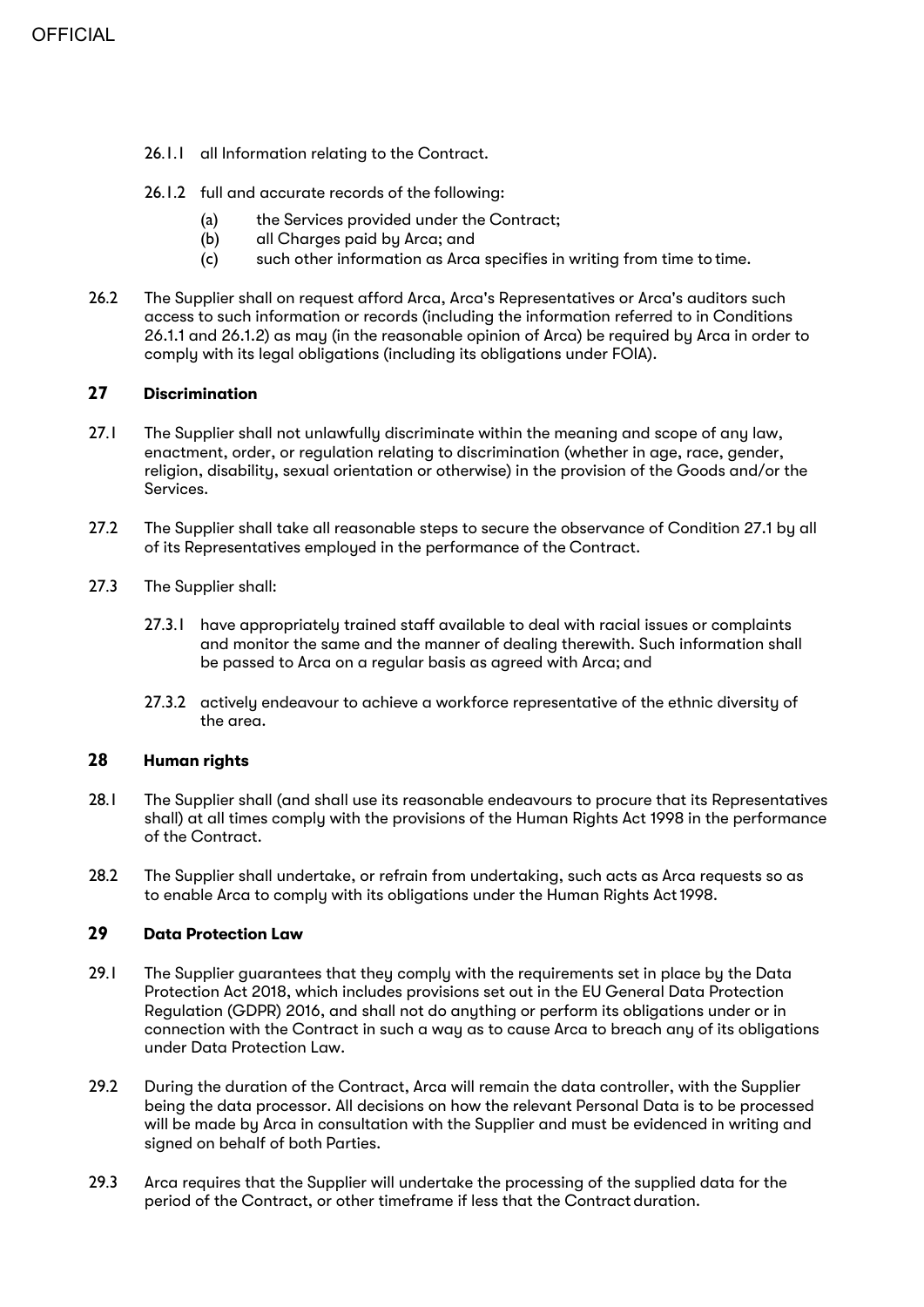- 29.4 Arca are providing data to the Supplier for processing by the Supplier in accordance with the Contract.
- 29.5 Arca will supply a specific set of information which will form part of an information sharing agreement.

29.5.1 Arca requires the Supplier to record this information in an Information Asset Register which clearly states the legal basis for processing, the source of the information and whether it is shared with anyone.

- 29.6 If the Supplier, pursuant to its obligations under the Contract, processes Personal Data (as defined in the Data Protection Act 2018 and GDPR ) on behalf of Arca, the Supplier shall:
	- 29.6.1 process the Personal Data only in accordance with written instructions from Arca;
	- 29.6.2 process the Personal Data only to the extent, and in such manner, as is necessary for the performance of its obligations under the Contract;
	- 29.6.3 implement appropriate technical and organisational measures to protect Personal Data against unauthorised or unlawful processing and against accidental loss, destruction, damage, alteration or disclosure, such measures to be appropriate to the harm which might result from any unauthorised or unlawful processing, accidental loss, destruction or damage to the Personal Data and having regard to the nature of the Personal Data which is to be protected;
	- 29.6.4 notify Arca promptly if it becomes aware of any breach of any of its measures put in place under this Contract;
	- 29.6.5 ensure that people processing the data are subject to a duty of confidence;
	- 29.6.6 obtain prior written consent from Arca in order to transfer the Personal Data to any third party for the provision of the Services;
	- 29.6.7 only engage sub-processors with the prior consent of Arca and under a written Contract;
	- 29.6.8 ensure that any personnel required to access the Personal Data are informed of the confidential nature of the Personal Data and comply with the obligations set out in Condition 27;
	- 29.6.9 ensure that none of those personnel publish, disclose or divulge any of the Personal Data to any third party unless directed in writing to do so by the other party;
	- 29.6.10 notify Arca immediately if it receives:

29.6.10.1 a request from a Data Subject (as definded in the Data Protection Act 2018) to have access to that Data Subject's Personal Data; or

26.6.10.2 a compliant or request relating to the other party's obligations under Data Protection Law;

29.6.11 provide Arca with full co-operation and assistance in relation to any complaint or request made, including by providing the other party with full details of the complaint or request: and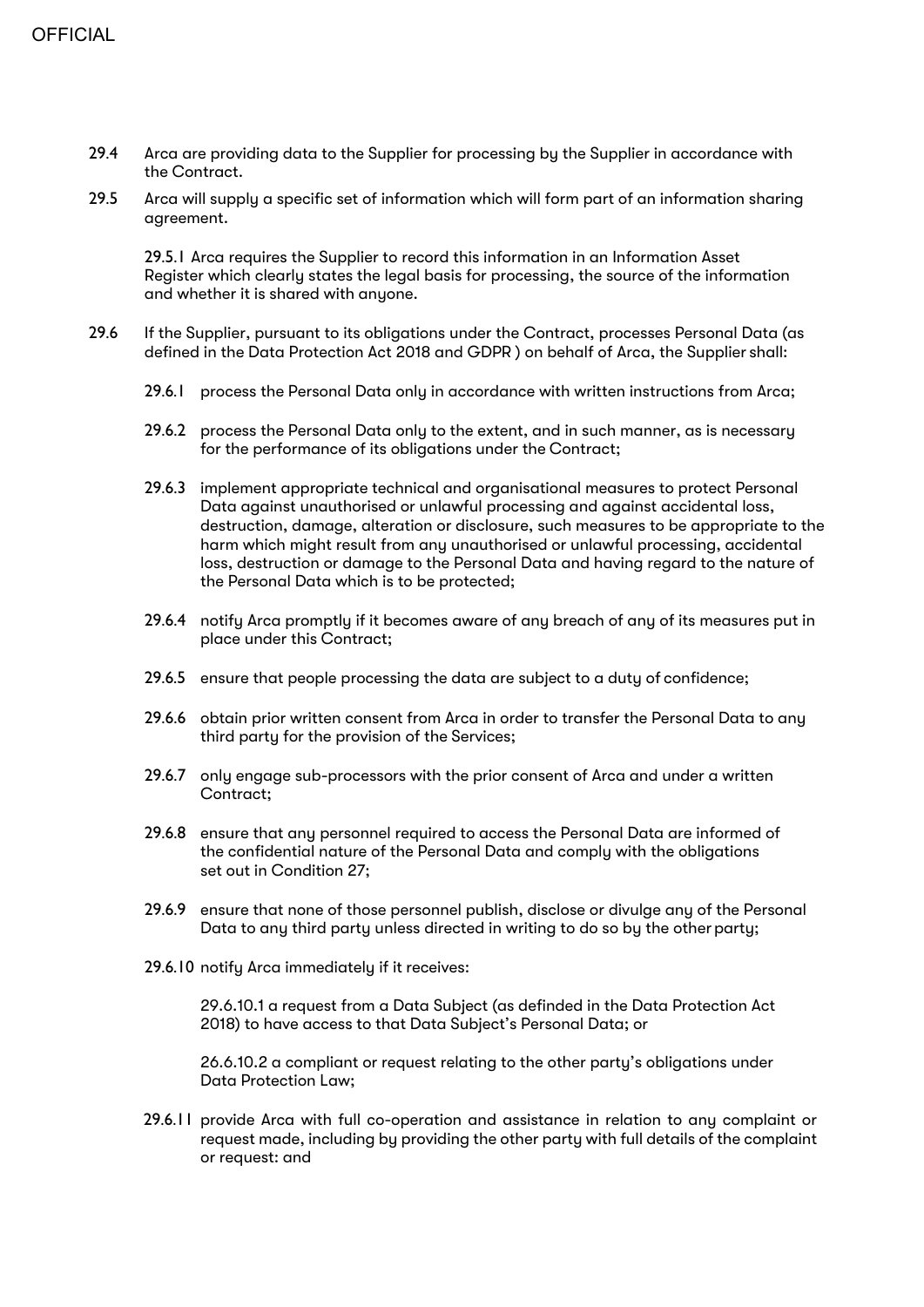- 29.6.12 assist Arca in providing subject access and allowing data subjects to exercise their rights under the Data Protection Act/GDPR;
- 29.6.13 not transmit or process Personal Data outside the United Kingdom without the prior written consent of the other party and, where the other party so consents to a transfer;
- 29.6.14 delete or return all Personal Data to Arca as requested at the end of theContract;
- 29.6.15 submit to audits and inspections, provide the controller with whatever information it needs to ensure that both the Supplier and Arca are meeting their Article 28 obligations and notify Arca's controller immediately it is asked to do something infringing the GDPR or other data protection law of the UK.
- 29.6.16 ensure that any systems used to process Personal Data on behalf of Arca are fully tested and accredited by an authorised company on an annual basis.
- 29.6.17 ensure that any systems used have proactive monitoring in place to identify any breach proactively.
- 29.6.18 ensure that there is a procedure in place to secure and supply any audit information or log files associated with any breach.
- 29.7 The Supplier agrees to indemnify, and shall keep indemnified, Arca against any liability, costs, expenses, losses, claims or proceedings whatsoever arising under any statute or at common law or for breach of Contract in respect of:
	- 29.7.1 damage to property, real or personal, including any infringement of third party intellectual property rights; and
	- 29.7.2 injury to persons, including injury resulting in death; and any direct economic or financial loss
	- 29.7.3 any direct ecomonic or financial loss arising out of, or in in connection with any act, omission or default of the Supplier, its staff, agents or sub-contractors in relation to the Data, except in so far as such damages or injury shall be due to any negligence ofArca.

#### **30 Freedom of information**

- 30.1 The Supplier acknowledges that Arca is subject to the requirements of FOIA and EIR and shall assist and co-operate with Arca (at the Supplier's expense) to enable Arca to comply with its obligations under FOIA and EIR. The Supplier shall act in accordance with the FOIA, the Codes of Practice, the EIR and any other similar codes of practice or guidance from time to time.
- 30.2 The Supplier shall and shall procure that its Representatives shall:
	- 30.2.1 transfer any Request for Information to Arca as soon as practicable after receipt and in any event within two Business Days of receiving a Request for Information;
	- 30.2.2 provide Arca with a copy of all Information in its possession or power in the form that Arca requires within five Working Days (or such other period as Arca may specify) of Arca requesting that Information; and
	- 30.2.3 provide all necessary assistance as reasonably requested by Arca to enable Arca to respond to a Request for Information within the time for compliance set out in section 10 of FOIA or regulation 5 of EIR.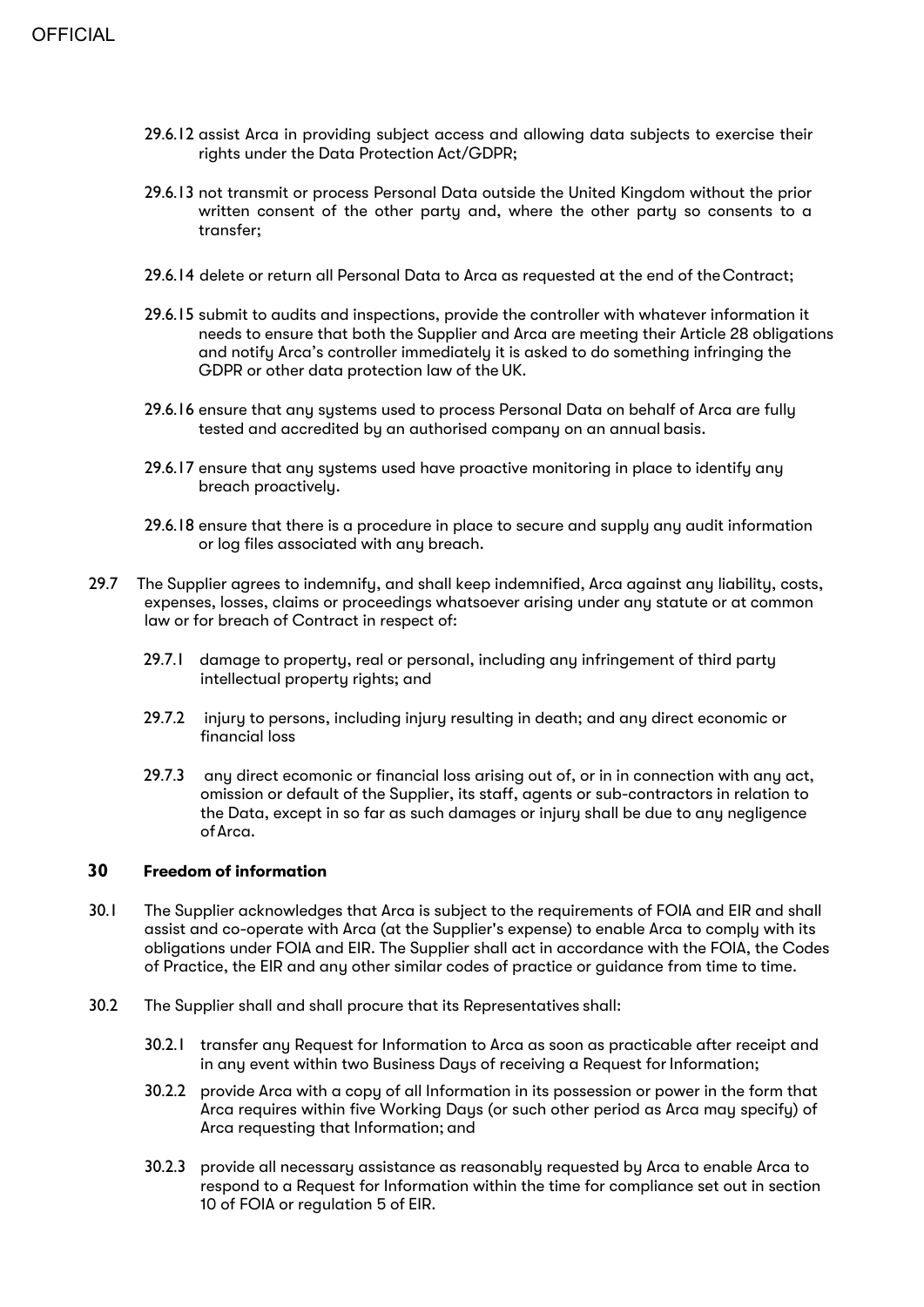- 30.3 Arca shall be responsible for determining (in its absolute discretion) whether any Information:
	- 30.3.1 is exempt from disclosure in accordance with the provisions of FOIA or EIR;
	- 30.3.2 is to be disclosed in response to a Request for Information, and in no event shall the Supplier respond directly to a Request for Information unless expressly authorised to do so in writing by Arca.
- 30.4 The Supplier acknowledges that Arca may be obliged under the FOIA or EIR to disclose Information:
	- 30.4.1 without consulting with the Supplier, or
	- 30.4.2 following consultation with the Supplier and having taken its views into account.
- 30.5 Where Condition 31.4.2 applies Arca shall, in accordance with any recommendations issued under any code of practice issued under section 45 of FOIA, take reasonable steps, where appropriate, to give the Supplier advanced notice, or failing that, to draw the disclosure to the Supplier's attention as soon as practicable after any such disclosure.

## **31 Transfer of services**

- 31.1 Where Arca intends to continue to procure services equivalent to any or all of the Services after termination or expiry of the Contract, either by performing them itself or by the appointment of a replacement supplier, the Supplier shall use all reasonable endeavours to ensure the seamless transition of the Services to Arca or a replacement supplier and to ensure that the transition is effected with the minimum of disruption to Arca.
- 31.2 The Supplier shall co-operate fully during the transition period and provide full access to all data, documents, manuals, working instructions, report and any information, whether held in electronic or written form, which Arca (acting reasonably) considers necessary.

#### **32 Notice**

32.1 Any notice to be served on either of the parties hereto by the other shall be sent by pre-paid recorded delivery or first class post or by e-mail to the address of the relevant party as detailed in the Contract or, such other address as notified by one party to the other in writing from time to time.

#### **33 Severance**

33.1 If any provision of the Contract is declared by any judicial or other competent authority to be void, voidable, illegal or otherwise unenforceable, or indications to that effect are received by either of the parties from any competent authority the parties shall amend that provision in such reasonable manner as achieves the intention of the parties without illegality or at the discretion of Arca it may be severed from the rest of the Contract which shall remain in full force and effect unless Arca in its reasonable discretion decides that the effect of such a declaration is to defeatthe original intention of the parties, in which event Arca shall be entitled to terminate the Contract by 10 Business Days' written notice to the Supplier.

# **34 Waiver and accumulation of remedies**

34.1 The rights and remedies provided by the Contract may be waived only in writing by the relevant Representative in a manner that expressly states that such waiver is intended for, and such waiver shall only be operative with regard to, the specific circumstances referred to.